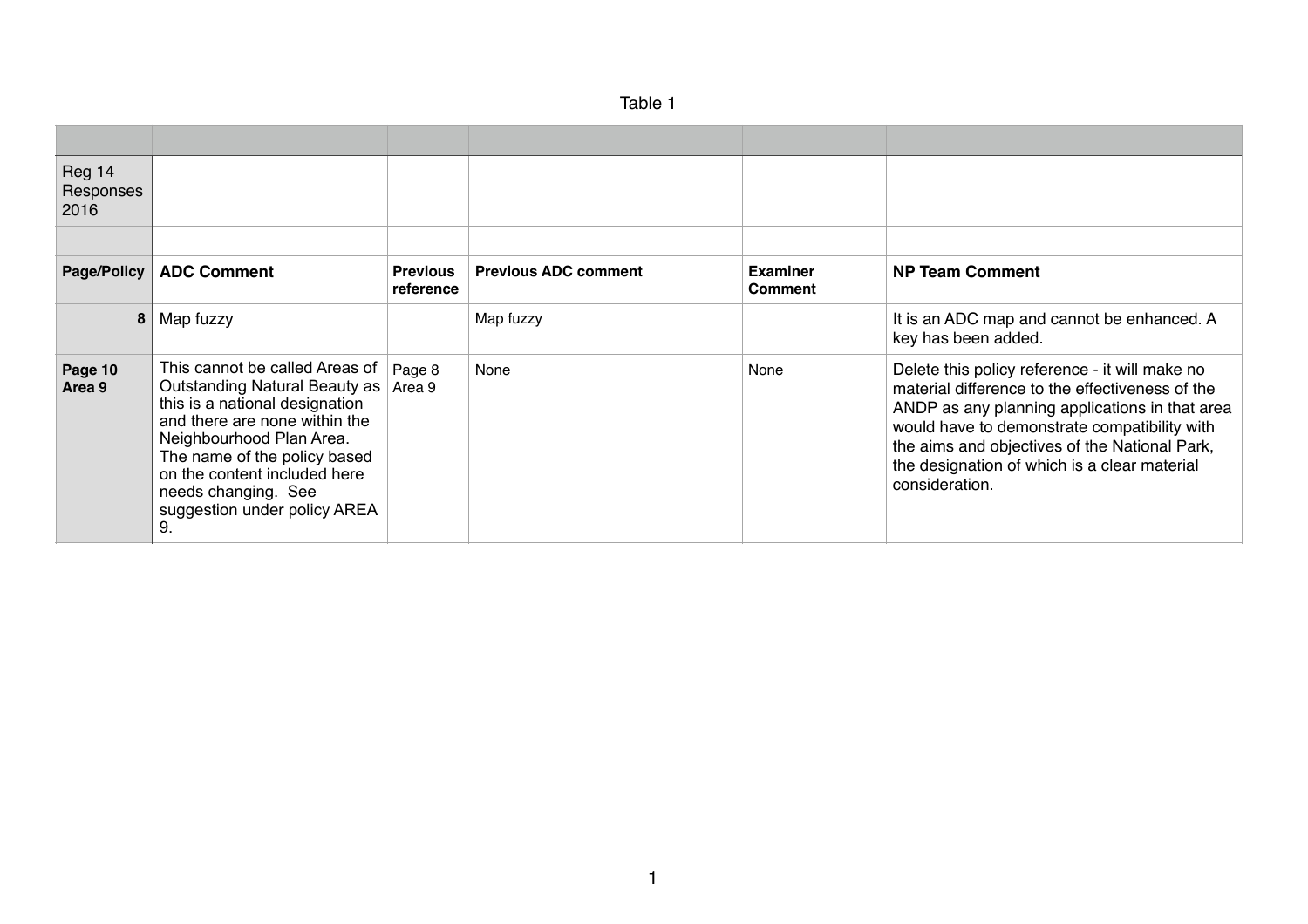| Page 10<br>part 2.2.4 | This section has several<br>inaccuracies and needs<br>revising or deleting, 4 <sup>th</sup> line in,<br>the Local Plan is actually at<br>Examination, even though it is<br>in a suspension period. OK<br>The revised Planning Practice<br>Guidance para 009 is now<br>very clear on the relationship<br>between emerging plans. It is<br>suggested that this is<br>reviewed. The sentence<br>relating to the LP allocation of<br>Barnham/Eastergate/<br>Westergate needs removing<br>as it is not within the<br>Neighbourhood Plan Area and<br>there is no context within<br>which it sits here.<br>Consequent change is also<br>need as follows: In addition to<br>the strategic allocation t<br>Within the emerging Arun<br>Local Plan 20112031, the<br>Council has identified a parish<br>allocation of a minimum of 30<br>houses for Aldingbourne<br>Parish in Policy H SP1 of the<br>to meet local needs within the<br>plan period. This wording itself<br>OK. | Page 8 | None | The emerging<br>plan does not<br>form part of the<br>development plan<br>and the<br>Neighbourhood<br>Plan cannot be<br>assessed in<br>relation to it. | Agreed text amended |
|-----------------------|---------------------------------------------------------------------------------------------------------------------------------------------------------------------------------------------------------------------------------------------------------------------------------------------------------------------------------------------------------------------------------------------------------------------------------------------------------------------------------------------------------------------------------------------------------------------------------------------------------------------------------------------------------------------------------------------------------------------------------------------------------------------------------------------------------------------------------------------------------------------------------------------------------------------------------------------------------------------|--------|------|-------------------------------------------------------------------------------------------------------------------------------------------------------|---------------------|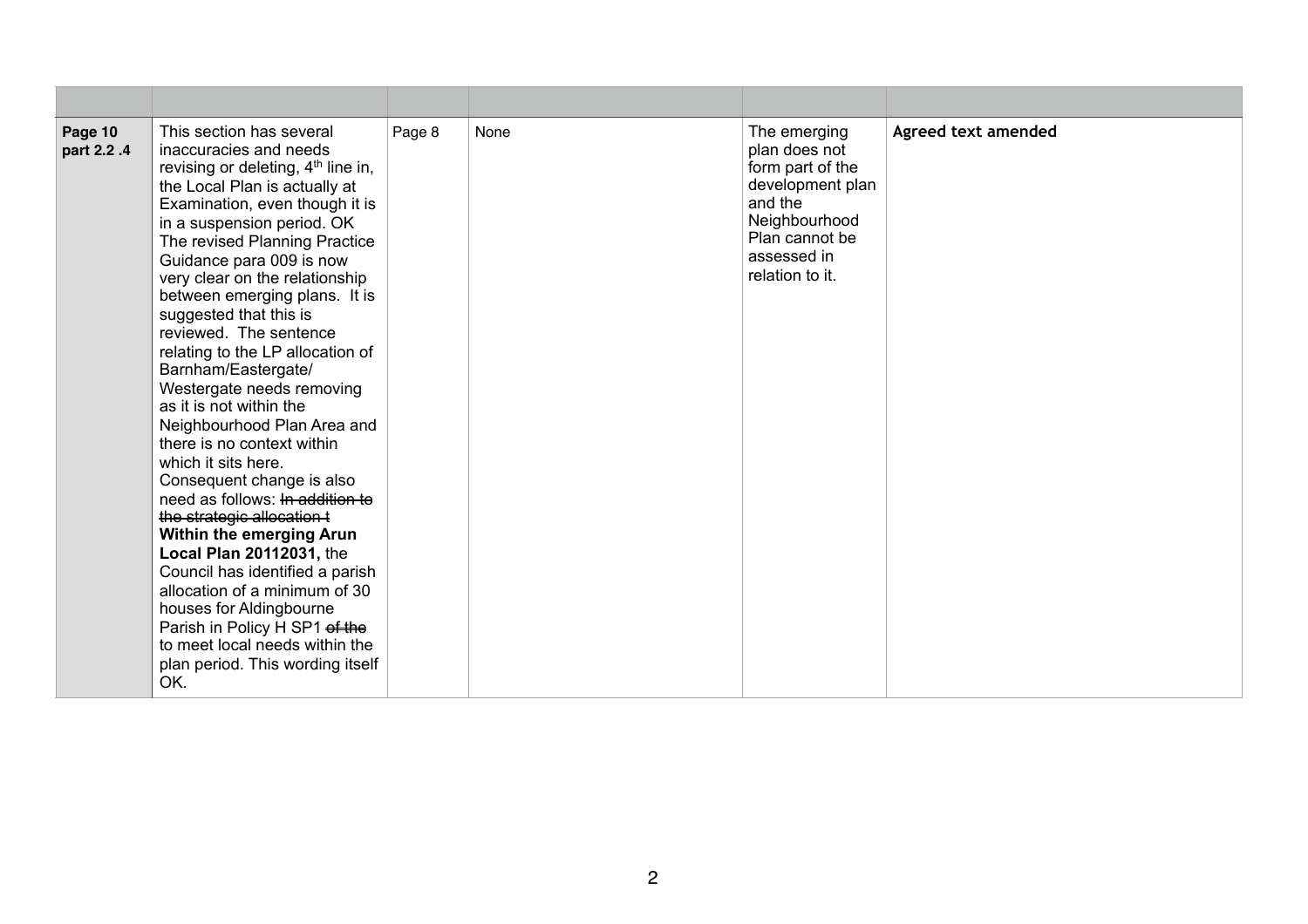| Page 13<br>3.4.1 | The description of the amount<br>of agricultural land is not<br>entirely accurate when<br>compared to the Agricultural<br>Land Classification Map on<br>p53 and need amending<br>slightly. The ending of the<br>first paragraph is intended to<br>cover the fact that<br>I believe the original end part<br>was intended to cover the<br>Land East of Fontwell Avenue<br>which is actually outside their<br>neighbourhood plan area, so<br>that it can be covered<br>accurately but still included.<br>Suggest that for clarity and<br>consistency the existing<br>paragraph is removed and<br>replaced with the following.<br>The majority of land use within<br>the parish contains is arable<br>farmland and as can be seen<br>on (see Evidence Base No.<br>25) at page 53, the southern,<br>western and northern part of<br>the Neighbourhood Plan<br>Area and areas around the<br>settlement boundary (as<br>contained in the Arun Local<br>Plan 2003) of Westergate<br>contains some of the most<br>productive land in the District,<br>classified as either Grade 1 or<br>2 agricultural land with some<br>limited Grade 3. This is<br>interspersed with smaller<br>parcels of temporary and<br>permanent pasture on the | Page 12<br>3.3 | None | None and the<br>wording has not<br>changed | Amendments made |
|------------------|---------------------------------------------------------------------------------------------------------------------------------------------------------------------------------------------------------------------------------------------------------------------------------------------------------------------------------------------------------------------------------------------------------------------------------------------------------------------------------------------------------------------------------------------------------------------------------------------------------------------------------------------------------------------------------------------------------------------------------------------------------------------------------------------------------------------------------------------------------------------------------------------------------------------------------------------------------------------------------------------------------------------------------------------------------------------------------------------------------------------------------------------------------------------------------------------------------------------------------|----------------|------|--------------------------------------------|-----------------|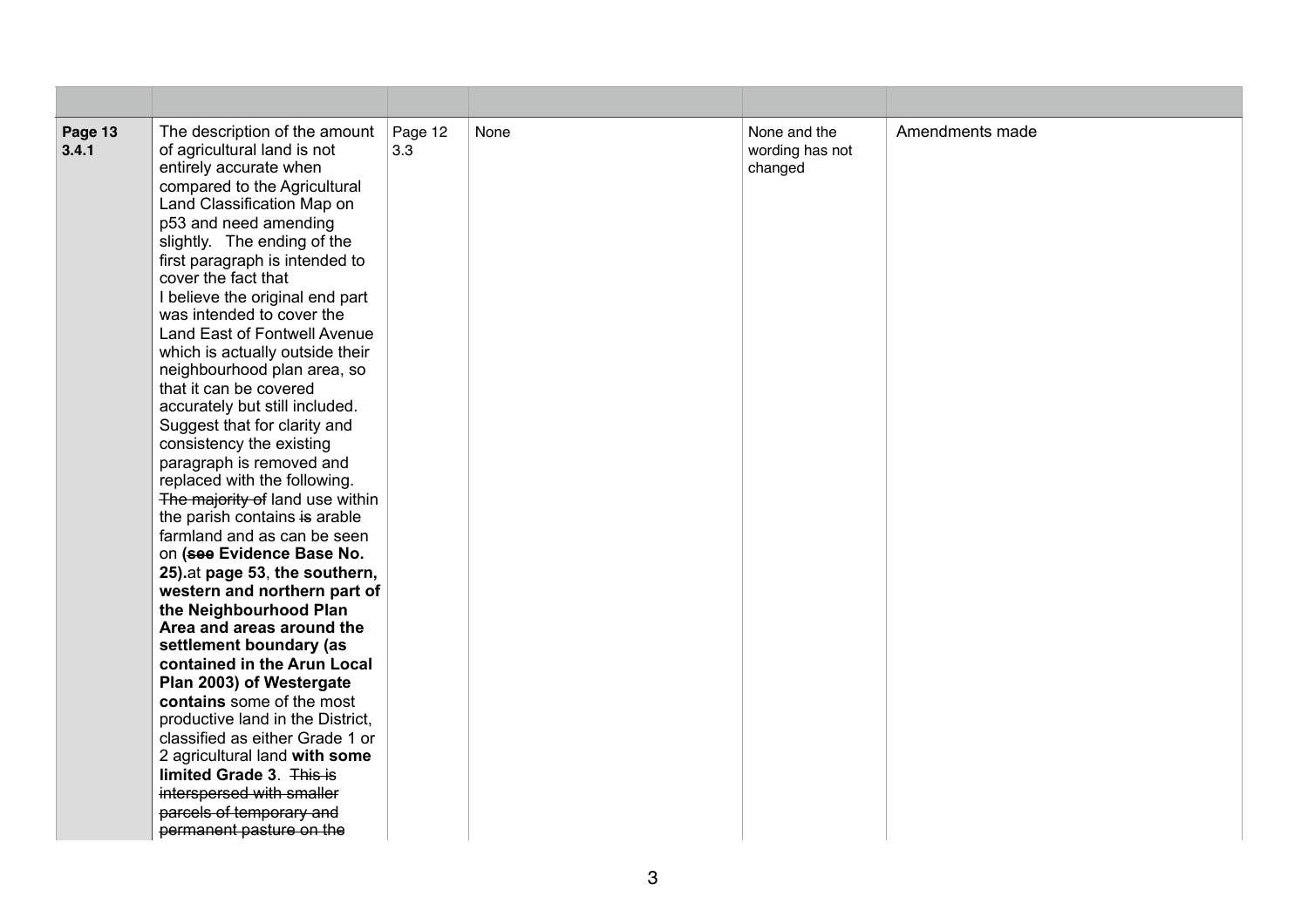| Page 12                                | Map fuzzy                                                                                                                                                                                                                                                                                                                                                                                                                                                                                | N/A              | N/A                                                                                                                                                                                                                                                                                                                                                                                                                                                                                                                                                                                                                                                      |                                                                                                                | Will be resolved at print stage                                   |
|----------------------------------------|------------------------------------------------------------------------------------------------------------------------------------------------------------------------------------------------------------------------------------------------------------------------------------------------------------------------------------------------------------------------------------------------------------------------------------------------------------------------------------------|------------------|----------------------------------------------------------------------------------------------------------------------------------------------------------------------------------------------------------------------------------------------------------------------------------------------------------------------------------------------------------------------------------------------------------------------------------------------------------------------------------------------------------------------------------------------------------------------------------------------------------------------------------------------------------|----------------------------------------------------------------------------------------------------------------|-------------------------------------------------------------------|
| <b>P14-15 Part</b><br>3.4.4 c and<br>d | We are not aware that there<br>are any wetlands in the south<br>and cannot find any mapping<br>to support this looking at the<br>Biodiversity Report or the<br>specific layer for Wetlands<br>under Habitats on MAGIC.<br>The sentence at the end of<br>Part c needs clarification as to<br>where this can be seen or<br>information found. Part d<br>should be renamed to or<br>moved under the more generic<br>heading of Landscape as<br>these are not wetlands as the<br>definition. | Page 13<br>3.3.3 | End of first para under grasslands/<br>roadverges: We are unaware of any<br>surveys<br>and this is not currently one of the<br>areas identified as a BOA, therefore<br>as having the characteristics for<br>landscape scale enhancement or<br>habitat creation. The closest is that<br>which is significantly to the south,<br>being Lidsey Rife BOA. As such,<br>even as description of the area it is<br>felt the best thing is to remove the<br>last part, as follows: "throughout<br>the Parish, which might potentially<br>be recreated in part through an<br>appropriate reconstruction/<br>management programme of other<br>sites in the Parish." | The Examiner<br>asked for one small<br>change which has<br>been made. No<br>other comment was<br>made on this. | Agreed to remove word "wetlands" and use<br>"wet, low-lying land" |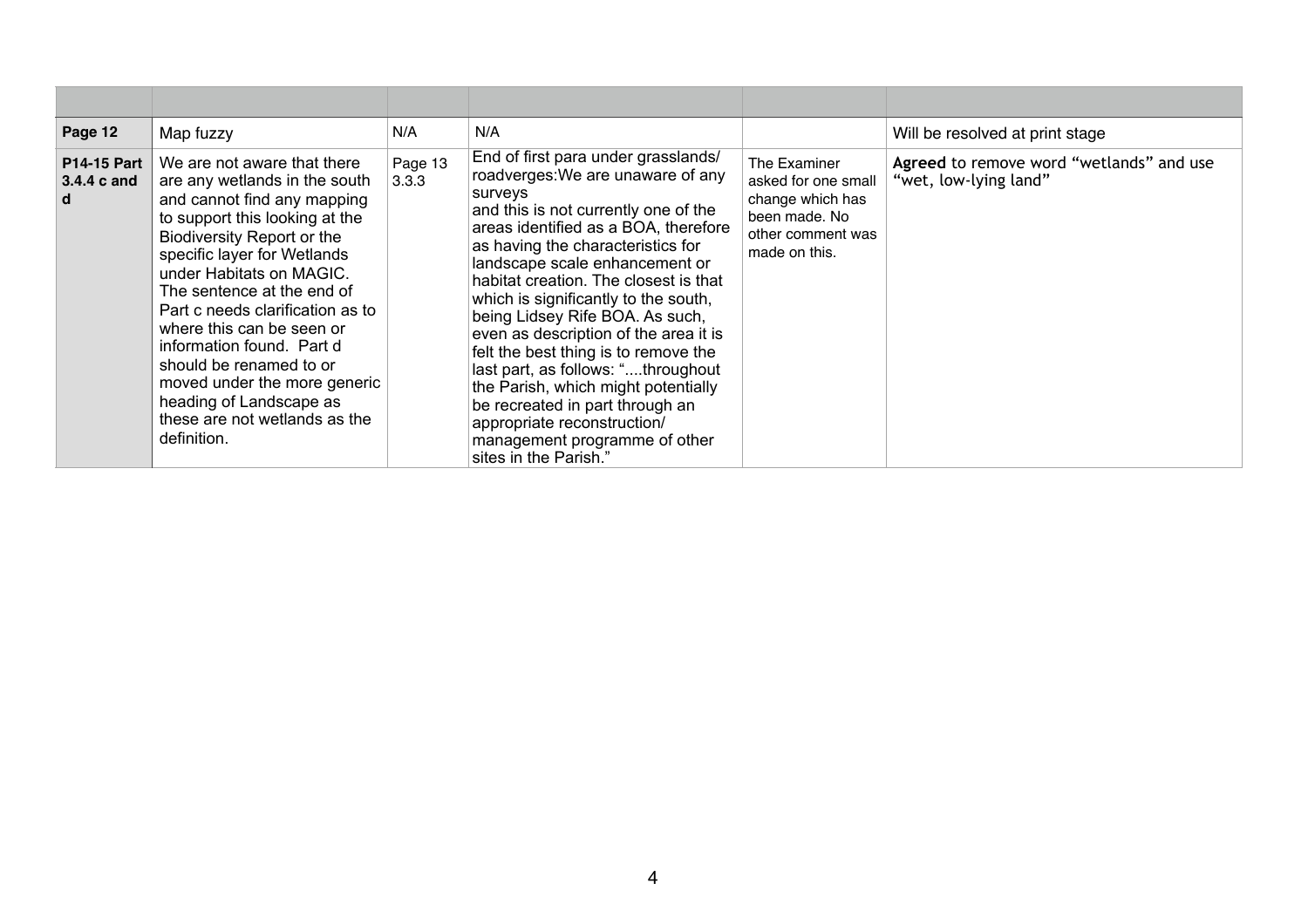| P15 3.4.8 | As has been mentioned and<br>provided previously this is<br>incorrect. Article 10 of the<br>Directive only relates to<br>European Natura 2000 sites.<br>The reference to Article 10 of<br>the Habitats Directive must be<br>removed from this section as it<br>is factually incorrect as it does<br>not apply to Non-Designated<br>Sites.<br>If to be included then the<br>following amendment is<br>recommended:<br>"Article 10 of the Habitats"<br>Directive requires EU member<br>states to consider where<br>there is scope in their land<br>use planning and development<br>policies to acknowledge<br>landscape features that may<br>add to coherence of the<br>overall Natura 2000 network<br>to encourage the management<br>of features which constitute<br>such ecological networks and<br>which are of major importance<br>for wild flora and fauna. Such<br>features are those which" | Page 15<br>3.3.7 | Article10 is onwards): You have tried<br>to apply this to the whole landscape<br>and missed the crucial point that<br>this is in relation to supporting or<br>extending the European Natura<br>2000 network. The Directive<br>actually states "with a view to<br>improving the ecological coherence<br>of the Natura 2000 network, "<br>As mentioned above, we are<br>unaware of any surveys that have<br>been done specifically looking at the<br>suitability within the Parish for<br>landscape scale enhancement or<br>habitat creation. More pointedly,<br>that is specifically linked to features<br>and characteristics of or linked to<br>the designated site of Pagham<br>Harbour and the birds that use it.<br>Best suggestion is that the following<br>minor amendment is made:<br>"Article 10 of the Habitats Directive<br>requires EU member states to<br>consider where there is scope in<br>their land use planning and<br>development policies to<br>acknowledge landscape features<br>that may add to coherence of the<br>overall Natura 2000 network to<br>encourage the management of<br>features which constitute such<br>ecological networks and which are<br>of major importance for wild flora<br>and fauna. Such features are those<br>which'<br>To some extent the very last<br>sentence is almost more<br>appropriate to be within a policy<br>than as part of the existing situation. | There are no<br>areas within the<br>Parish that are<br>subject to<br>protection though<br>designation as<br>sites protected by<br>EU regulations.<br>This section could<br>be edited to<br>provide a<br>description of<br>natural habitats<br>that local people<br>value and wish to<br>see retained.<br>However,<br>suggesting that it<br>may be possible<br>to consider<br>conferring<br>additional<br>protections<br>cannot be justified<br>in the absence of<br>evidence, which<br>goes beyond the<br>work undertaken<br>as part the<br>preparation of this<br>Plan. | This is not a land use policy. It is a statement. |
|-----------|--------------------------------------------------------------------------------------------------------------------------------------------------------------------------------------------------------------------------------------------------------------------------------------------------------------------------------------------------------------------------------------------------------------------------------------------------------------------------------------------------------------------------------------------------------------------------------------------------------------------------------------------------------------------------------------------------------------------------------------------------------------------------------------------------------------------------------------------------------------------------------------------------|------------------|-----------------------------------------------------------------------------------------------------------------------------------------------------------------------------------------------------------------------------------------------------------------------------------------------------------------------------------------------------------------------------------------------------------------------------------------------------------------------------------------------------------------------------------------------------------------------------------------------------------------------------------------------------------------------------------------------------------------------------------------------------------------------------------------------------------------------------------------------------------------------------------------------------------------------------------------------------------------------------------------------------------------------------------------------------------------------------------------------------------------------------------------------------------------------------------------------------------------------------------------------------------------------------------------------------------------------------------------------------------------------------------------------------------------|--------------------------------------------------------------------------------------------------------------------------------------------------------------------------------------------------------------------------------------------------------------------------------------------------------------------------------------------------------------------------------------------------------------------------------------------------------------------------------------------------------------------------------------------------------------------------|---------------------------------------------------|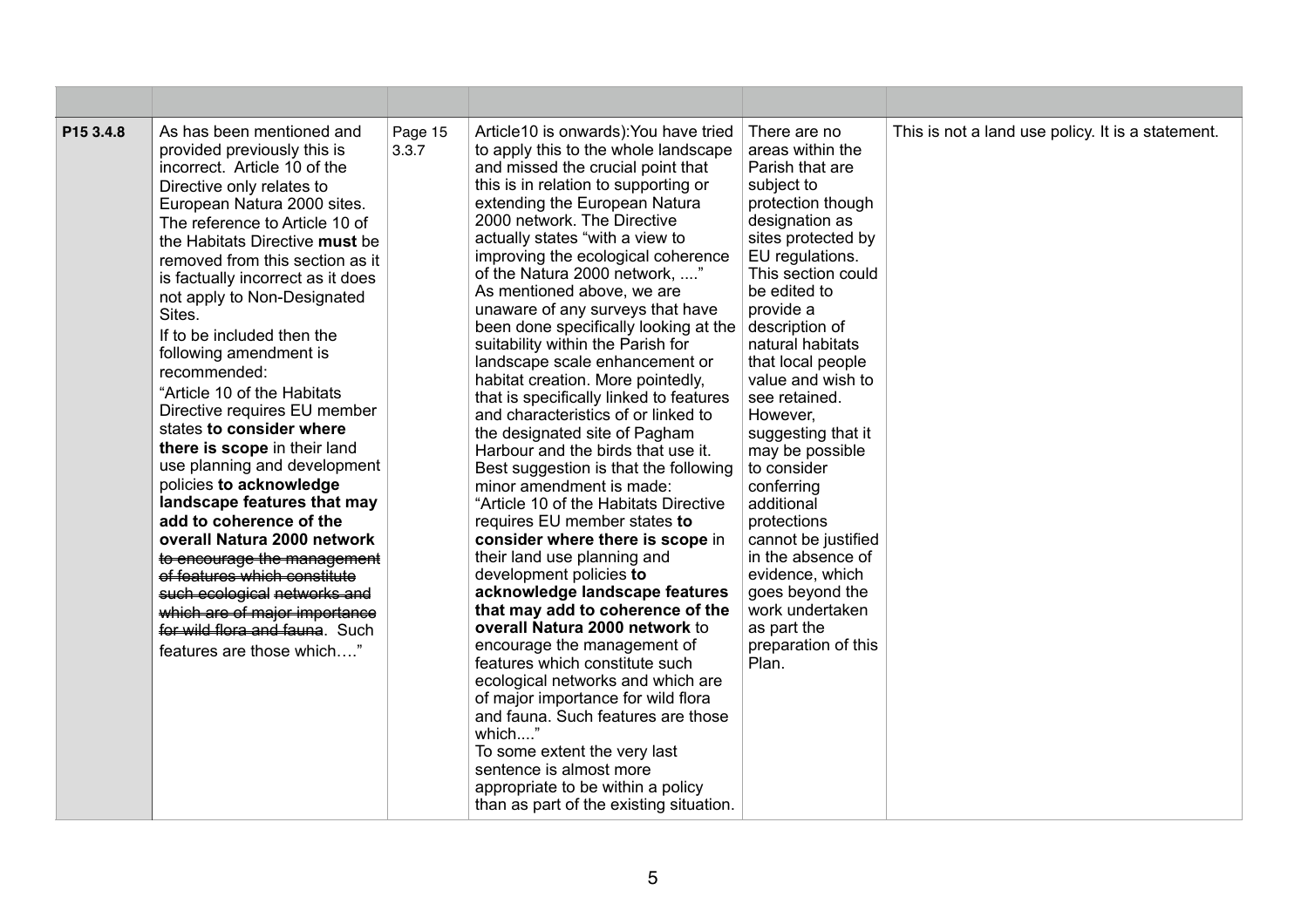| P <sub>16</sub> 3.4.9            | This finishes with "which has   Page 15<br>in turn led to the pollution of<br>adjacent watercourses, as<br>evidenced by photos of<br>manhole covers discharging<br>sewerage near the Eastergate<br>Stream.<br>There is no evidence to<br>support this.                                            | 3.3.8                     | None | None | No change to wording from previous version,<br>and we have photographic evidence and that<br>Southern Water are in contact with the<br>landowner about pollution effects on crop yields<br>and use. |
|----------------------------------|---------------------------------------------------------------------------------------------------------------------------------------------------------------------------------------------------------------------------------------------------------------------------------------------------|---------------------------|------|------|-----------------------------------------------------------------------------------------------------------------------------------------------------------------------------------------------------|
| Page 16<br>3.4.9                 | The very end of the paragraph<br>is more a reflection of feeling<br>rather than fact.<br>Suggested minor amendment<br>to be made<br>"the impact from future<br>development within the parish<br>which is therefore not regarded<br>by residents as sustainable.<br>which is not sustainable.      | Page 16<br>3.3.8          | None | None | No change to wording from previous version<br>but change made.                                                                                                                                      |
| Page 21<br>3.8.1                 | The final sentence appears to<br>be incorrect when looking at<br>the Agricultural Land<br>Classification Map. There are<br>parts of various grades to the<br>north but there seems to be<br>only one patch to the south that<br>is Grade 3. The text needs to<br>tie accurately with the mapping. | PAGE 20<br>3.6            | None | None | No change to wording from previous version.<br>Have changed the wording to reflect the land<br>uses shown on page 12                                                                                |
| Page 26<br>Policy H <sub>2</sub> | Government intends to scrap<br>the Lifetimes Homes Standard<br>within the next few years<br>defaulting to Building<br>Regulations for prescriptive<br>standards so reference to this<br>should be deleted as this would<br>not be measurable.                                                     | Page 34<br>H <sub>3</sub> | N/A  | N/A  | We are aware of this which is why the Plan<br>says "or its equivalent" so suggest we have<br>dealt appropriately with this.                                                                         |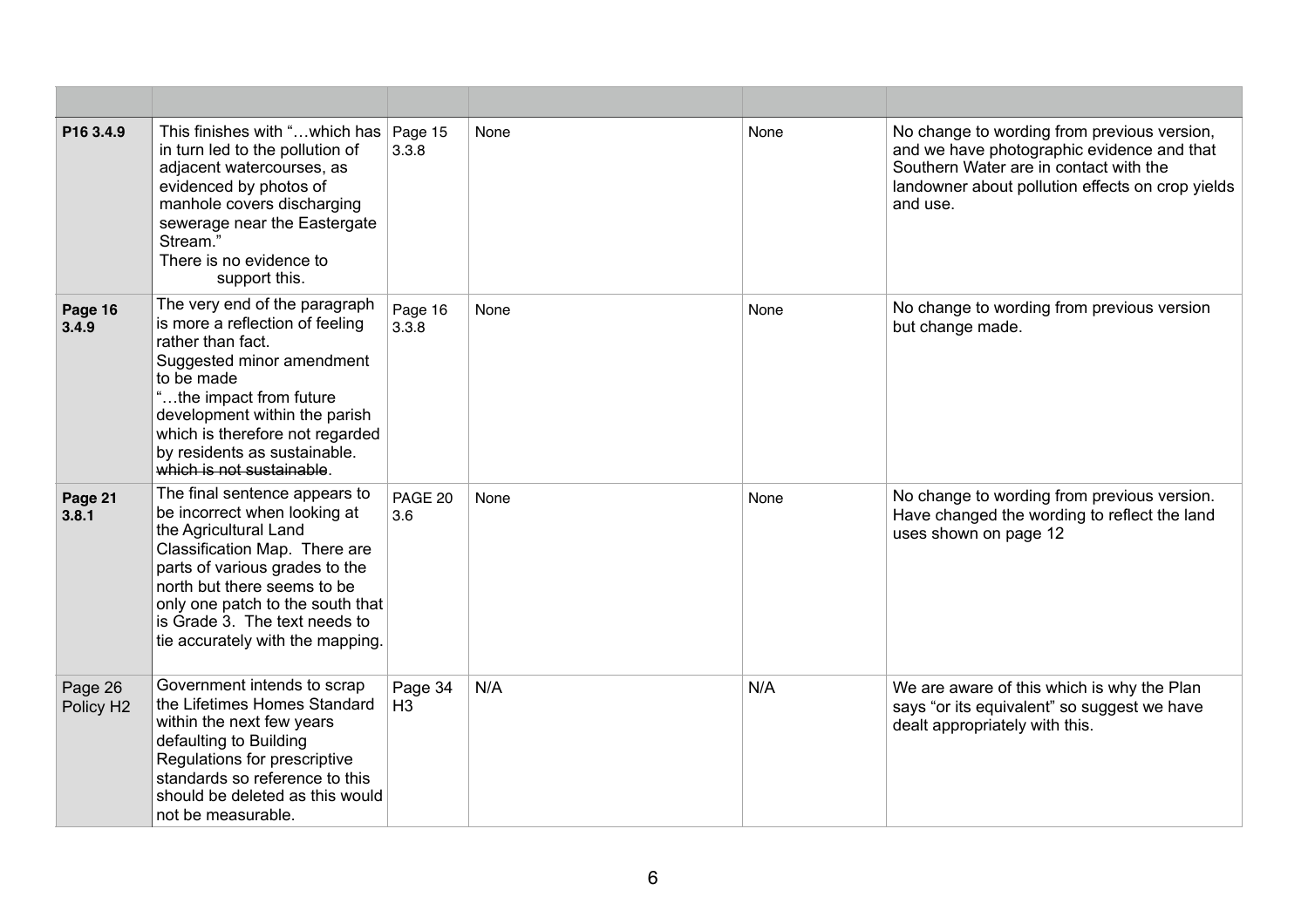| Page 27<br>Policy H4 | The policy is seeking 40%<br>affordable housing which is<br>above ADC requirements. Our<br>evidence suggests areas such<br>as Aldingbourne may be able to<br>sustain 40% affordable housing<br>as the values are significantly<br>higher than in the coastal<br>towns. However there is no<br>evidence to support H4.2 which<br>does not allow mobile homes to<br>be used to provide additional<br>affordable homes. | N/A | N/A | N/A | Policy reworded |
|----------------------|----------------------------------------------------------------------------------------------------------------------------------------------------------------------------------------------------------------------------------------------------------------------------------------------------------------------------------------------------------------------------------------------------------------------|-----|-----|-----|-----------------|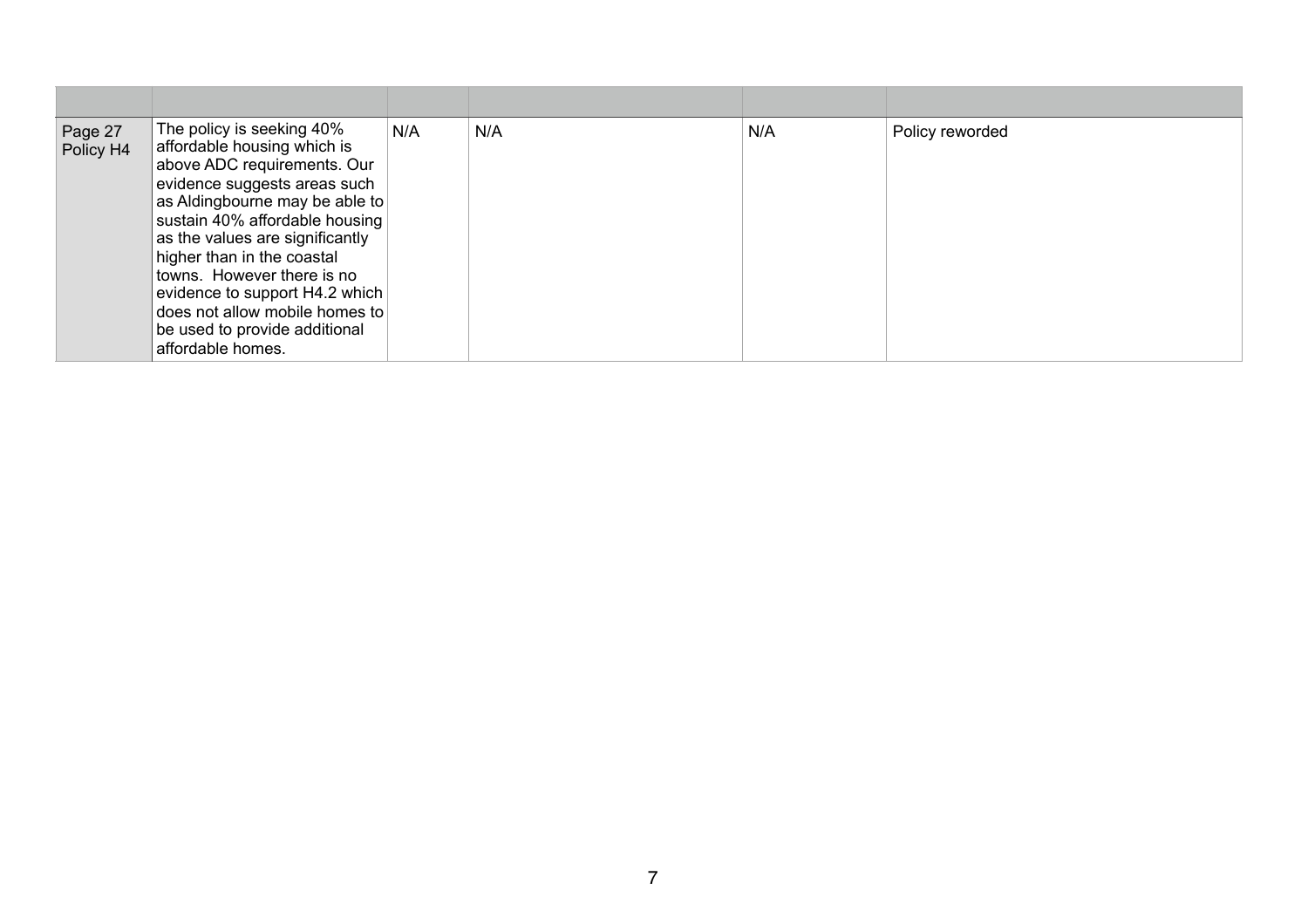| Page 27<br>Policy H5 | The only issue will be this can<br>only to apply to rented housing<br>not intermediate or the new<br>Starter Homes initiative. The<br>proposed local connection<br>criteria is particularly<br>appropriate for developments<br>coming forward on a rural<br>exception site i.e. outside of the<br>built up area boundary. This<br>should be made clearer. | Page 37<br>H9 | Proposes a local lettings plan for<br>affordable homes ie an opt out from<br>the Choice Based Lettings (CBL)<br>system across the district. We<br>would not support any local lettings<br>plan which over-rides our allocation<br>scheme and nomination<br>agreements for the allocation of<br>affordable housing in the District.<br>Whilst we appreciate the intention to<br>provide housing to meet local<br>needs, this could conflict with ADC<br>policy on housing allocation which<br>enables all households on our<br>housing register to bid for affordable<br>homes in our Choice Based Lettings<br>(CBL) system. We would like to<br>work with the parish to consider a<br>local lettings plan to meet the<br>particular needs of a housing<br>development to support local<br>employment or the sustainability of<br>the local community but that which<br>complements any strategic policy. | Policy H9 should<br>be deleted<br>8.88 However, I<br>appreciate that<br>the Parish wishes<br>to secure any<br>affordable<br>housing that is<br>provided through<br>this plan for local<br>people. I therefore<br>suggest that the<br>supporting text to<br>revised Policy H4<br>should include the<br>following<br>statement:<br>8.89 The Parish<br>Council will seek<br>to work with the<br><b>District Council to</b><br>ensure that<br>affordable<br>housing provided<br>in the Parish is<br>allocated to those<br>with a connection<br>in the local<br>community, as far<br>as may be<br>compatible with<br>its wider<br>allocations<br>policies. | Policy reworded |
|----------------------|-----------------------------------------------------------------------------------------------------------------------------------------------------------------------------------------------------------------------------------------------------------------------------------------------------------------------------------------------------------|---------------|----------------------------------------------------------------------------------------------------------------------------------------------------------------------------------------------------------------------------------------------------------------------------------------------------------------------------------------------------------------------------------------------------------------------------------------------------------------------------------------------------------------------------------------------------------------------------------------------------------------------------------------------------------------------------------------------------------------------------------------------------------------------------------------------------------------------------------------------------------------------------------------------------------|-------------------------------------------------------------------------------------------------------------------------------------------------------------------------------------------------------------------------------------------------------------------------------------------------------------------------------------------------------------------------------------------------------------------------------------------------------------------------------------------------------------------------------------------------------------------------------------------------------------------------------------------------------|-----------------|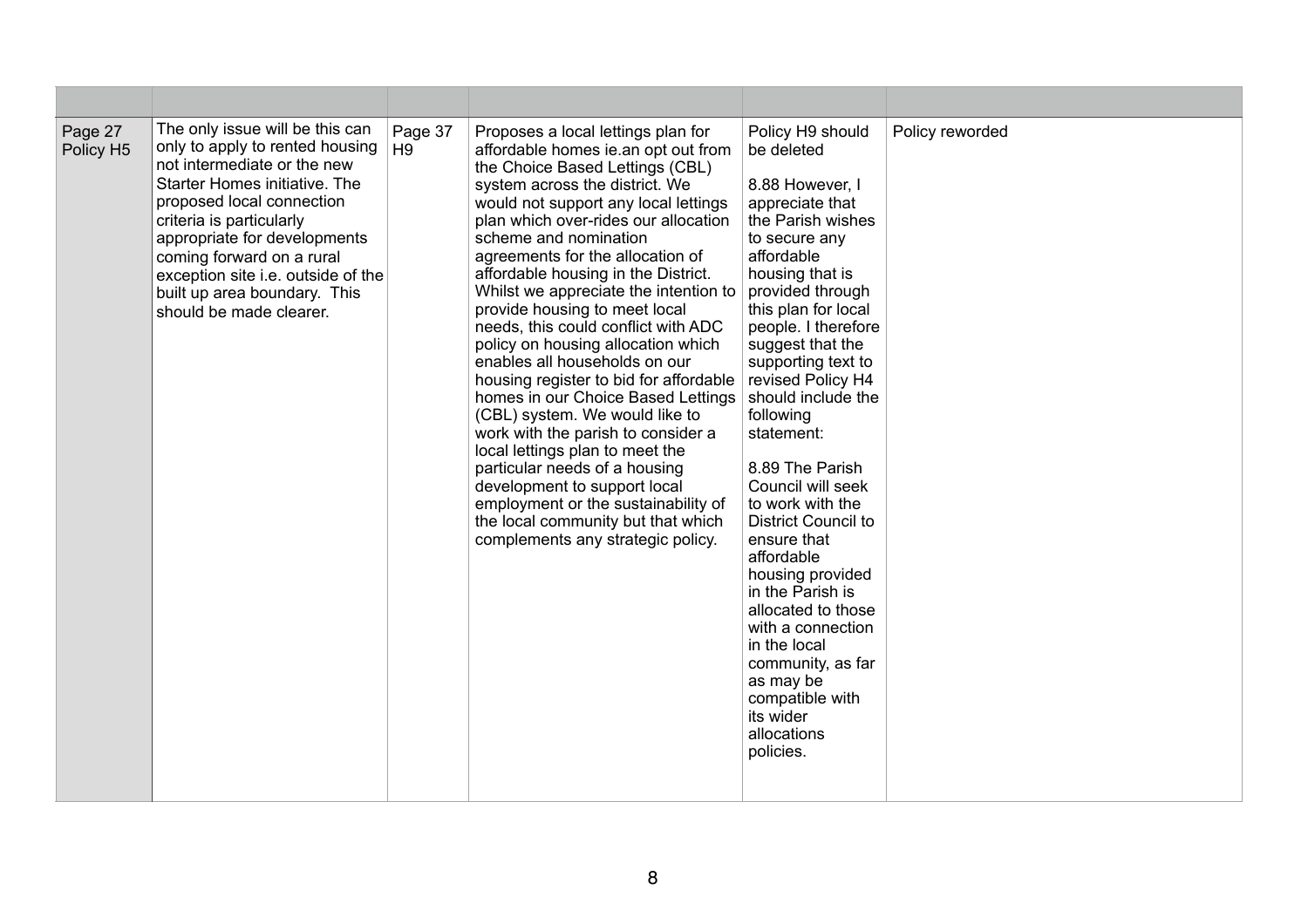| Page/Policy                           | <b>Comment</b>                                                                                                                                                                                                                                                                                                                                                                                                                                                        | <b>Previous</b><br>reference | <b>Previous ADC comment</b>                                                                                                        | <b>Examiner</b><br><b>Comment</b>                                                                                                                                                                                                                                                                                                                                                                                                                                            | <b>NP Team Comment</b>                                                                         |
|---------------------------------------|-----------------------------------------------------------------------------------------------------------------------------------------------------------------------------------------------------------------------------------------------------------------------------------------------------------------------------------------------------------------------------------------------------------------------------------------------------------------------|------------------------------|------------------------------------------------------------------------------------------------------------------------------------|------------------------------------------------------------------------------------------------------------------------------------------------------------------------------------------------------------------------------------------------------------------------------------------------------------------------------------------------------------------------------------------------------------------------------------------------------------------------------|------------------------------------------------------------------------------------------------|
| Page 29<br>Policy H8                  | The ADC Local Plan 2011-28?<br>31? has a policy related to<br>external space. This policy<br>lacks ability to be used in its<br>current form.                                                                                                                                                                                                                                                                                                                         | H7                           | The second half of this policy could<br>be tied in with the National Space<br>Standards.                                           | Suggested new<br>wording which has<br>been used                                                                                                                                                                                                                                                                                                                                                                                                                              | The ADC Pan is only emerging. Clapham<br>Examiner allowed previous wording. Leave it as<br>is. |
| Page 31<br><b>Policy EH1</b><br>Map F | The map labelled as Built up<br>Boundary Map is Map F. OK It<br>seems to be defining three<br>areas (appear to be<br>Westergate; Eastergate and<br>Barnham) of which two are<br>outside of the neighbourhood<br>plan area. The map should<br>only be focused on that within<br>your neighbourhood plan area.<br>le it is OK!<br>The second part of this policy<br>needs to be more positively<br>framed. What is  in respect<br>of the control of the<br>countryside? | EH6 Page<br>29               | "Development outside of the BUA<br>boundary of Westergate, as<br>defined in the ADC Local Plan<br>2011-2031 will not be permitted. | Amend policy _<br>Policy EH6<br>Proposals for<br>development within<br>the built up area<br>boundary defined<br>on the Proposals<br>Map will generally<br>be permitted,<br>subject to meeting<br>the requirements of<br>other policies set<br>out in the Plan.<br>Proposals for<br>development<br>outside the built3up<br>area boundary, that<br>do not accord with<br>development plan<br>policies in respect<br>of the control of the<br>countryside, will be<br>resisted. | It is clearly Map E in my version. The key has<br>been enhanced. It is an ADC map.             |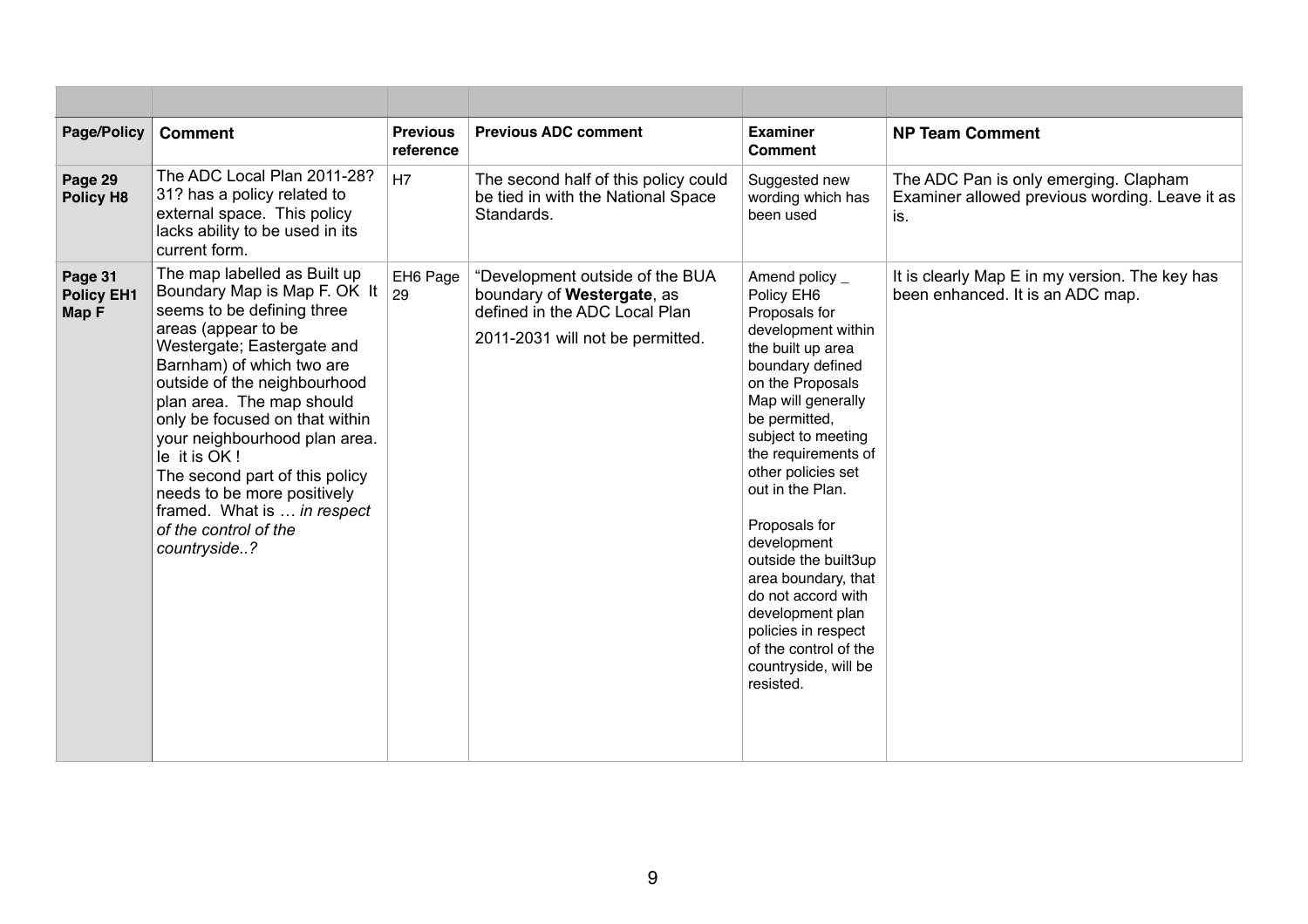| Page 31<br><b>Policy EH2</b><br>Map A | It is unclear how sites adjacent<br>to these are to be treated. For<br>example where one is identified<br>on the boundary between two<br>sites, does this mean that any<br>application on either side would<br>not be acceptable? | EH <sub>1</sub> | The creation of woodland is a<br>significant project both in terms of<br>resource and time – these have to<br>be suitable and take time to<br>establish. Further, if the woodlands<br>are within the pink edged areas and<br>are supposed to be the green<br>hatched areas this needs to be<br>identified on Map A, as there is<br>currently no label (if this is a correct<br>assumption). The first paragraph of<br>this policy does not seem to be a<br>policy, but more of an overall<br>intention and should be removed. It<br>is recommended that the first<br>paragraph is shifted to the<br>supporting text and includes the<br>following alteration to be a more<br>accurate reflection of the situation.<br>create green infrastructure<br>corridors and woodland within the<br>parish," | Examiner amended<br>wording but did to<br>comment upon the<br>Map | How does the LPA deal with sites adjacent to a<br>LB? Clearly if an application crossed the<br>identified corridor we would expect the LPA to<br>consider how the corridor could be maintained,<br>that is the purpose of the policy. Additional<br>justification added. |
|---------------------------------------|-----------------------------------------------------------------------------------------------------------------------------------------------------------------------------------------------------------------------------------|-----------------|----------------------------------------------------------------------------------------------------------------------------------------------------------------------------------------------------------------------------------------------------------------------------------------------------------------------------------------------------------------------------------------------------------------------------------------------------------------------------------------------------------------------------------------------------------------------------------------------------------------------------------------------------------------------------------------------------------------------------------------------------------------------------------------------------|-------------------------------------------------------------------|--------------------------------------------------------------------------------------------------------------------------------------------------------------------------------------------------------------------------------------------------------------------------|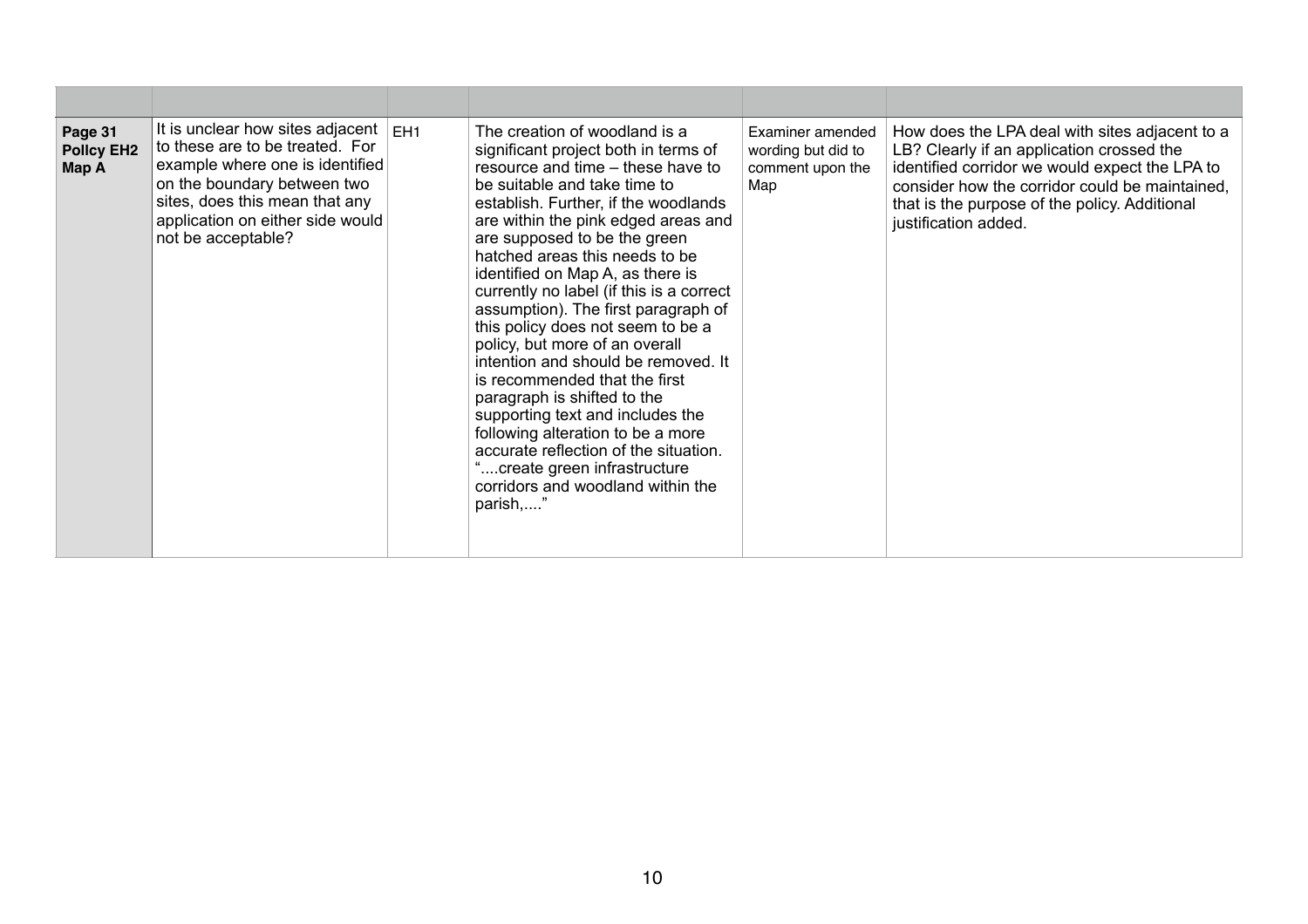| Page 32<br><b>Policy EH3</b> | All the land will be either Grade $ $ Page 34<br>1,2 or 3 so this policy needs to<br>H1<br>be revised or deleted as it<br>basically is a policy against<br>development and does not<br>accord with the NPPF. This<br>countryside policy seeks to<br>prevent all development and<br>doesn't allow for those things<br>allowed by Arun Local Plan<br>Policy GEN3/Emerging Local<br>Plan CSP1 (agric, forestry,<br>recreation, waste, farm<br>diversification, road schemes). | This policy does not include<br>anything with regard exceptions, so<br>their suggested allocations would<br>conflict with this policy. It is<br>suggested that a minor amendment<br>is made to this policy as follows:<br>Natural England (See Map B),<br>apart from that identified on the<br>proposals map for housing."<br>Where has the ALC map (Map 2)<br>been sourced from? This does not<br>align with the MAGIC maps for ALC,<br>which is available from<br>www.MAGIC.defra.gov.uk<br>Clarification required.<br>The policy wording should also be<br>better aligned with Policy SO DM1<br>Soils in the ALP to allow for more<br>flexibility. A criteria based approach<br>is considered to be more<br>appropriate. | Rewording of<br>policy provided | Policy should be in bold. Redrafted |
|------------------------------|----------------------------------------------------------------------------------------------------------------------------------------------------------------------------------------------------------------------------------------------------------------------------------------------------------------------------------------------------------------------------------------------------------------------------------------------------------------------------|-----------------------------------------------------------------------------------------------------------------------------------------------------------------------------------------------------------------------------------------------------------------------------------------------------------------------------------------------------------------------------------------------------------------------------------------------------------------------------------------------------------------------------------------------------------------------------------------------------------------------------------------------------------------------------------------------------------------------------|---------------------------------|-------------------------------------|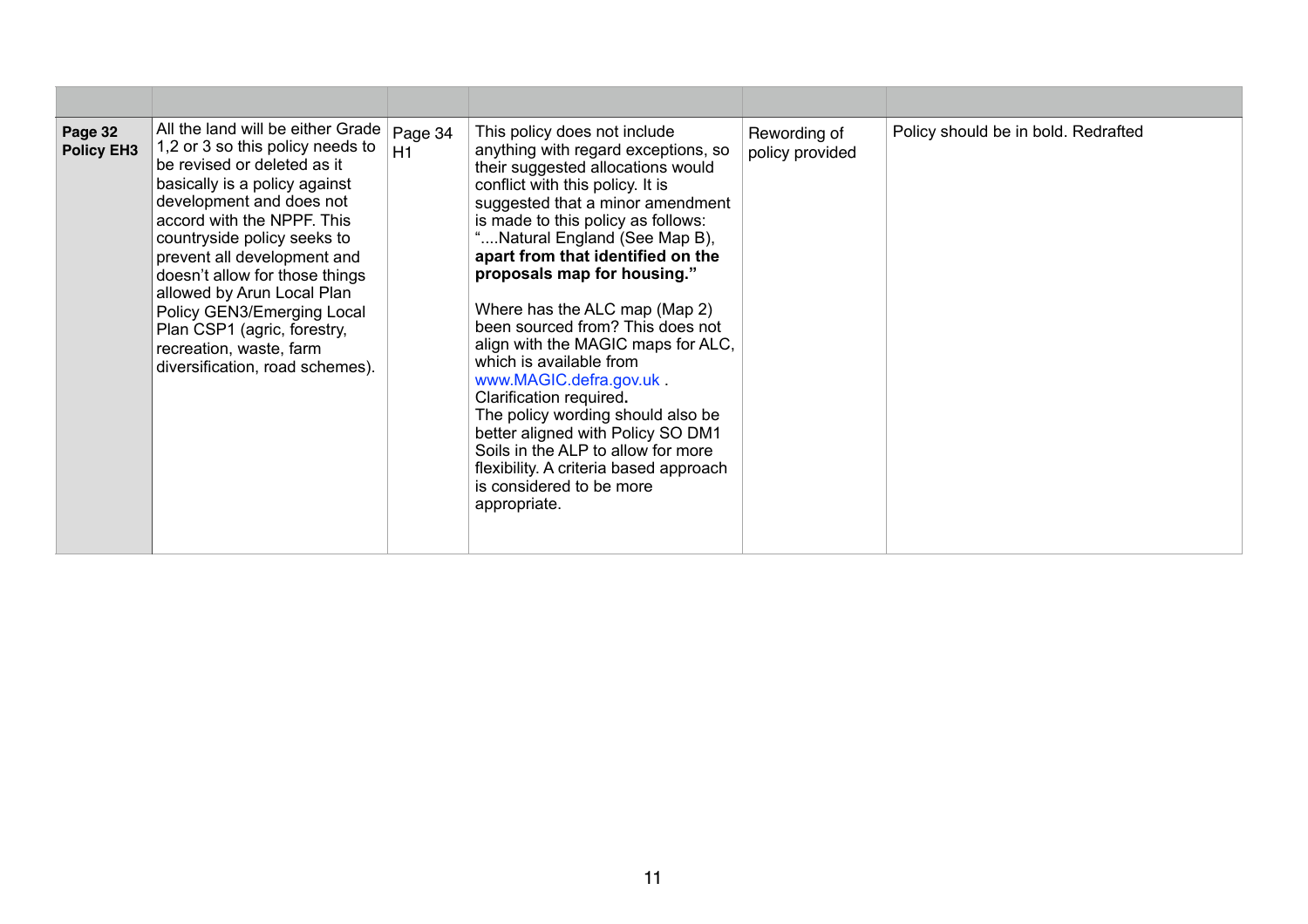| Page 33<br><b>Policy EH5</b> | This policy is not deliverable in<br>its current form, second para.<br>should be amended 'Any<br>Where applicable Planning<br>permission for new<br>development will  . The end of<br>the penultimate paragraph of<br>the policy mentions approved<br>SUDS being recorded on the<br>flood risk register. This is no<br>longer the process and the<br>County Council have not<br>decided if they may do this or<br>not but it has been suggested<br>that they would not. As has<br>been mentioned before in<br>comments how do you expect<br>to "enforce riparian<br>responsibilities", when this<br>tends to mainly lie with powers<br>of higher statutory bodies (EA<br>and County)? | Page 27<br>EH <sub>3</sub> | This is not adding any localised<br>requirement. It mainly replicates<br>requirements in W DM3. 2nd bullet -<br>Given the content of the first<br>sentence, it is recommended that if<br>retained it should be amended as<br>follows: "Sustainable Drainage<br>Systems (SUDS) will not be<br>acceptable where appropriate, but<br>not where the winter water table is<br>less than 0.7 of a metre below<br>ground level" The last sentence<br>should also be removed as this is<br>not a policy matter but simply<br>reiterating process under County's<br>remit. If wished to be retained then<br>needs shifting to supporting text<br>somehow. 3rd bullet - this mixes<br>information from 2 emerging ALP<br>policies W DM2 and W DM3, but<br>does not provide any localised<br>difference or focus 4th bullet - what<br>powers are they going to use to<br>enforce riparian responsibilities,<br>when this tends to mainly lie with<br>powers of higher statutory bodies<br>(EA and County)? Overall, easiest<br>thing could well be for this to be the<br>amended second and last the<br>amended second and last revised to<br>only two main bullet points, the<br>amended second and last.<br>Paragraph EH3.2This paragraph<br>needs to be revised to reflect the<br>current situation.<br>Currently there are inaccuracies<br>with the content of the paragraph<br>above (EH3.1).<br>It is recommended that this<br>norograph is romaved or | I therefore<br>recommend that<br>the policy should<br>be modified as<br>follows:<br>Policy EH3: New<br>development in<br>areas at risk from<br>flooding will not be<br>permitted unless it<br>is supported by a<br>site3specific Flood<br><b>Risk Assessment</b><br>which provides<br>clear evidence to<br>demonstrate that<br>the proposal:<br>a) would not give<br>rise to additional<br>risk of flooding<br>either to the<br>development site<br>or other land<br>arising from the<br>carrying out and<br>use of the<br>development;<br>b) would make<br>appropriate<br>provision for<br>accommodating<br>the surface water<br>and foul water<br>arising from the | Through collaborative working. Suggest we<br>refer in responding to the fact that serious<br>concerns about the "silo" approach taken by<br>different authorities to their own areas of<br>responsibility were raised again by parishes at<br>the recent JDAC flood seminar. The issue of<br>riparian enforcement is not relevant as it states<br>that the PC supports the goal of  this means<br>that it supports the relevant agencies.<br>Important that SUDS are properly maintained<br>so reword to a policy that says "must be<br>accompanied by a management plan to be<br>approved by the LPA prior to the<br>commencement of development".<br>Agreed to take out flood risk reference. |
|------------------------------|---------------------------------------------------------------------------------------------------------------------------------------------------------------------------------------------------------------------------------------------------------------------------------------------------------------------------------------------------------------------------------------------------------------------------------------------------------------------------------------------------------------------------------------------------------------------------------------------------------------------------------------------------------------------------------------|----------------------------|---------------------------------------------------------------------------------------------------------------------------------------------------------------------------------------------------------------------------------------------------------------------------------------------------------------------------------------------------------------------------------------------------------------------------------------------------------------------------------------------------------------------------------------------------------------------------------------------------------------------------------------------------------------------------------------------------------------------------------------------------------------------------------------------------------------------------------------------------------------------------------------------------------------------------------------------------------------------------------------------------------------------------------------------------------------------------------------------------------------------------------------------------------------------------------------------------------------------------------------------------------------------------------------------------------------------------------------------------------------------------------------------------------------------------------------------------|----------------------------------------------------------------------------------------------------------------------------------------------------------------------------------------------------------------------------------------------------------------------------------------------------------------------------------------------------------------------------------------------------------------------------------------------------------------------------------------------------------------------------------------------------------------------------------------------------------------------------------------------------------------------|-------------------------------------------------------------------------------------------------------------------------------------------------------------------------------------------------------------------------------------------------------------------------------------------------------------------------------------------------------------------------------------------------------------------------------------------------------------------------------------------------------------------------------------------------------------------------------------------------------------------------------------------------------------------------------------------------|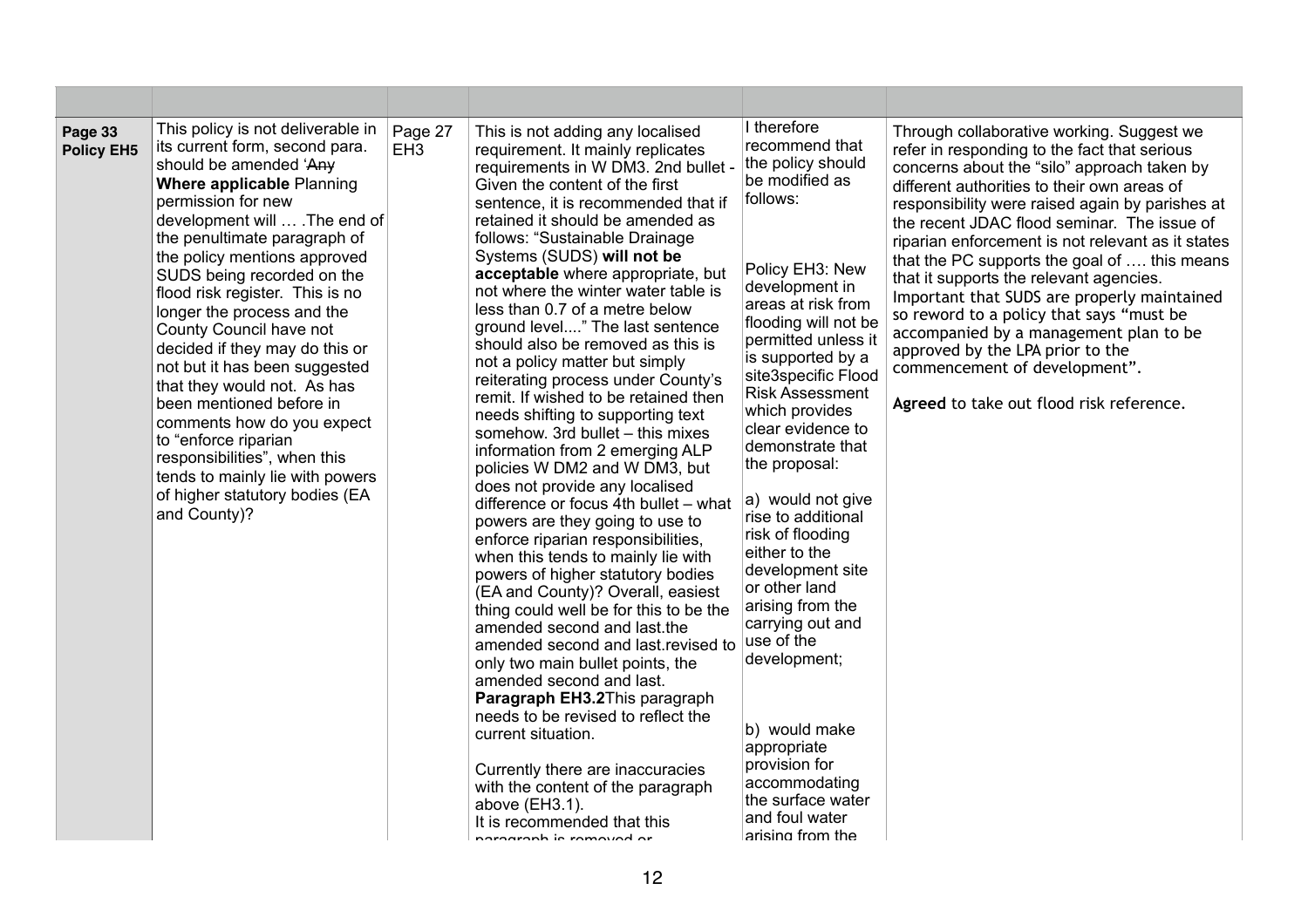| Page 35<br><b>Policy EH7</b> | Considering the need to<br>diversify supplies and if clearly<br>supported as part of a business<br>plan, different energy sources<br>will be more suited or<br>appropriate at sites in<br>agricultural use. This would be<br>too restrictive as currently<br>written. Suggest the last bullet<br>is amended as follows:<br>"proposals for energy<br>generating infrastructure on<br>land in agricultural production<br>or Grade 1 or 2 agricultural<br>land, where supported or part<br>of a business case will not be<br>supported. | Page 30<br>EH <sub>7</sub> | The policy should ensure that the<br>settings of heritage assets are not<br>harmed. The last point of this policy<br>could be restrictive as it would not<br>allow for any technologies that a<br>farm may wish to use or could be<br>complimentary, such as anaerobic<br>digestion. | Examiner said the<br>policy was clear<br>and well set out. | The policy has not changed from the previous<br>version. Amendments made. |
|------------------------------|--------------------------------------------------------------------------------------------------------------------------------------------------------------------------------------------------------------------------------------------------------------------------------------------------------------------------------------------------------------------------------------------------------------------------------------------------------------------------------------------------------------------------------------|----------------------------|--------------------------------------------------------------------------------------------------------------------------------------------------------------------------------------------------------------------------------------------------------------------------------------|------------------------------------------------------------|---------------------------------------------------------------------------|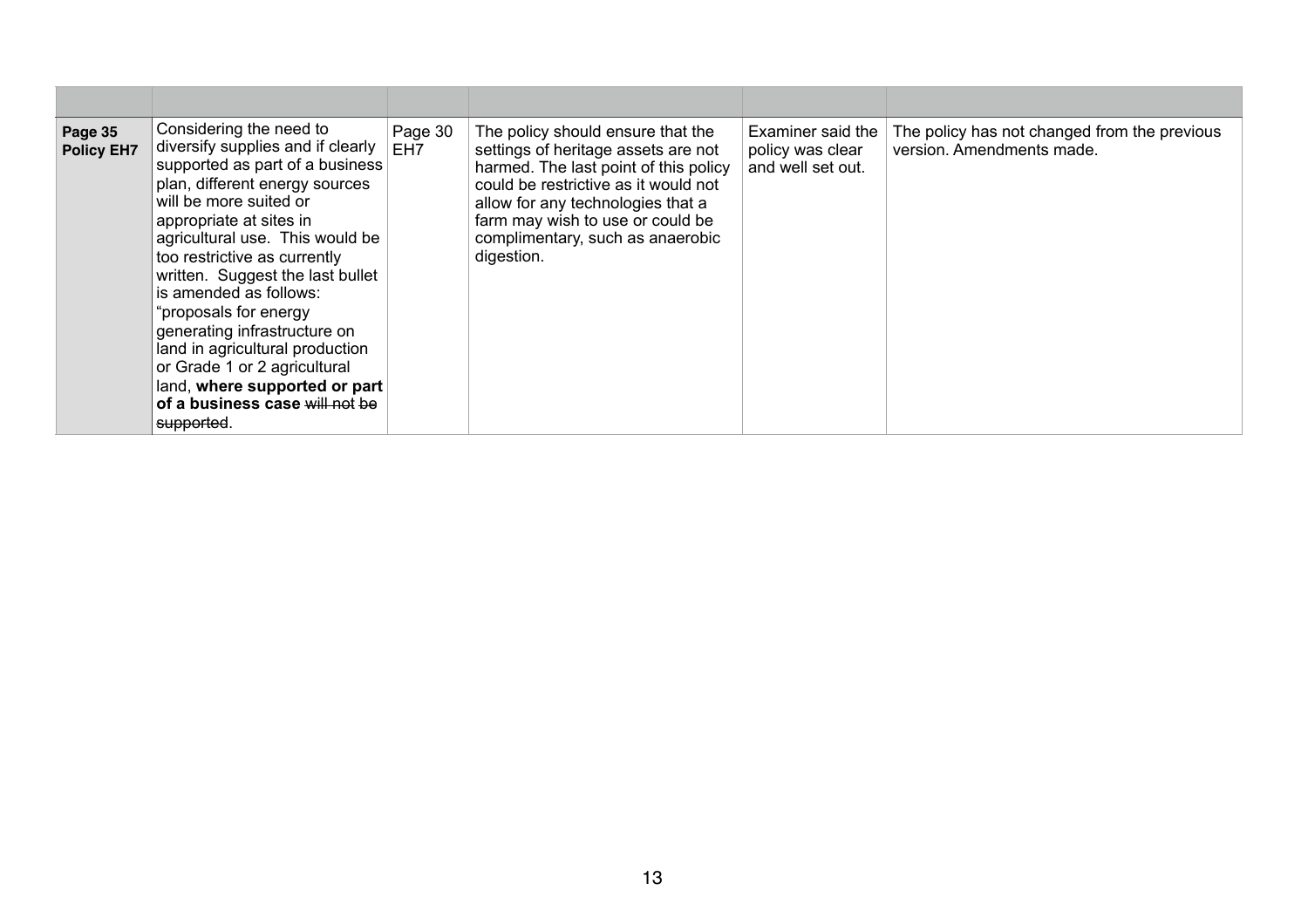| Page 35<br>EH <sub>8</sub> | The last two paragraphs are<br>not appropriate for the policy<br>and should be moved to<br>supporting text or to a proposal<br>section.<br>The concept of the policy is<br>supported. However, as the<br>policy is currently written it<br>should be enhanced to offer<br>protection to the assets.<br>For instance the policy could<br>state:<br>"Development proposals<br>relating to the buildings of local<br>character listed above will be<br>expected to retain their<br>significance including their<br>contribution to local<br>distinctiveness and demolition<br>or alteration of part or all of<br>them will be resisted unless it<br>can be demonstrated that it will<br>not harm their significance or<br>they cannot otherwise be put to<br>an alternative beneficial or<br>viable use.<br>References to the use of Article<br>4 Directions should not be<br>included within the policy. Move<br>to text so not bold.<br>This should be included in a<br>section related to community<br>proposals.<br>The additional properties the<br>plan considers should be<br>identified as Buildings or<br>Structures of character should<br>also be included in a section<br>related to community proposals | Page 31<br>EH <sub>8</sub> | suggests a degree of control on<br>non-listed buildings which is similar<br>to that for listed buildings. This<br>should be qualified. The issue of<br>using Article 4 Directions will require<br>some thought and should not be<br>viewed as a given. They will need to<br>be implemented by the District<br>Council should they be deemed the<br>appropriate vehicle and are not the<br>remit of a neighbourhood plan. | Wording change<br>which has been<br>used. | Disagree. This is a development plan doc and<br>these would affect development in the<br>immediate vicinity of these buildings.<br>It is correct for a NP to propose additions for<br>the LPA to consider. The LPA is not at all<br>proactive in amending and updating such<br>schedules. The reference to Art4 is merely a<br>proposal for the LPA to consider. |
|----------------------------|-------------------------------------------------------------------------------------------------------------------------------------------------------------------------------------------------------------------------------------------------------------------------------------------------------------------------------------------------------------------------------------------------------------------------------------------------------------------------------------------------------------------------------------------------------------------------------------------------------------------------------------------------------------------------------------------------------------------------------------------------------------------------------------------------------------------------------------------------------------------------------------------------------------------------------------------------------------------------------------------------------------------------------------------------------------------------------------------------------------------------------------------------------------------------------------------------------------------|----------------------------|--------------------------------------------------------------------------------------------------------------------------------------------------------------------------------------------------------------------------------------------------------------------------------------------------------------------------------------------------------------------------------------------------------------------------|-------------------------------------------|------------------------------------------------------------------------------------------------------------------------------------------------------------------------------------------------------------------------------------------------------------------------------------------------------------------------------------------------------------------|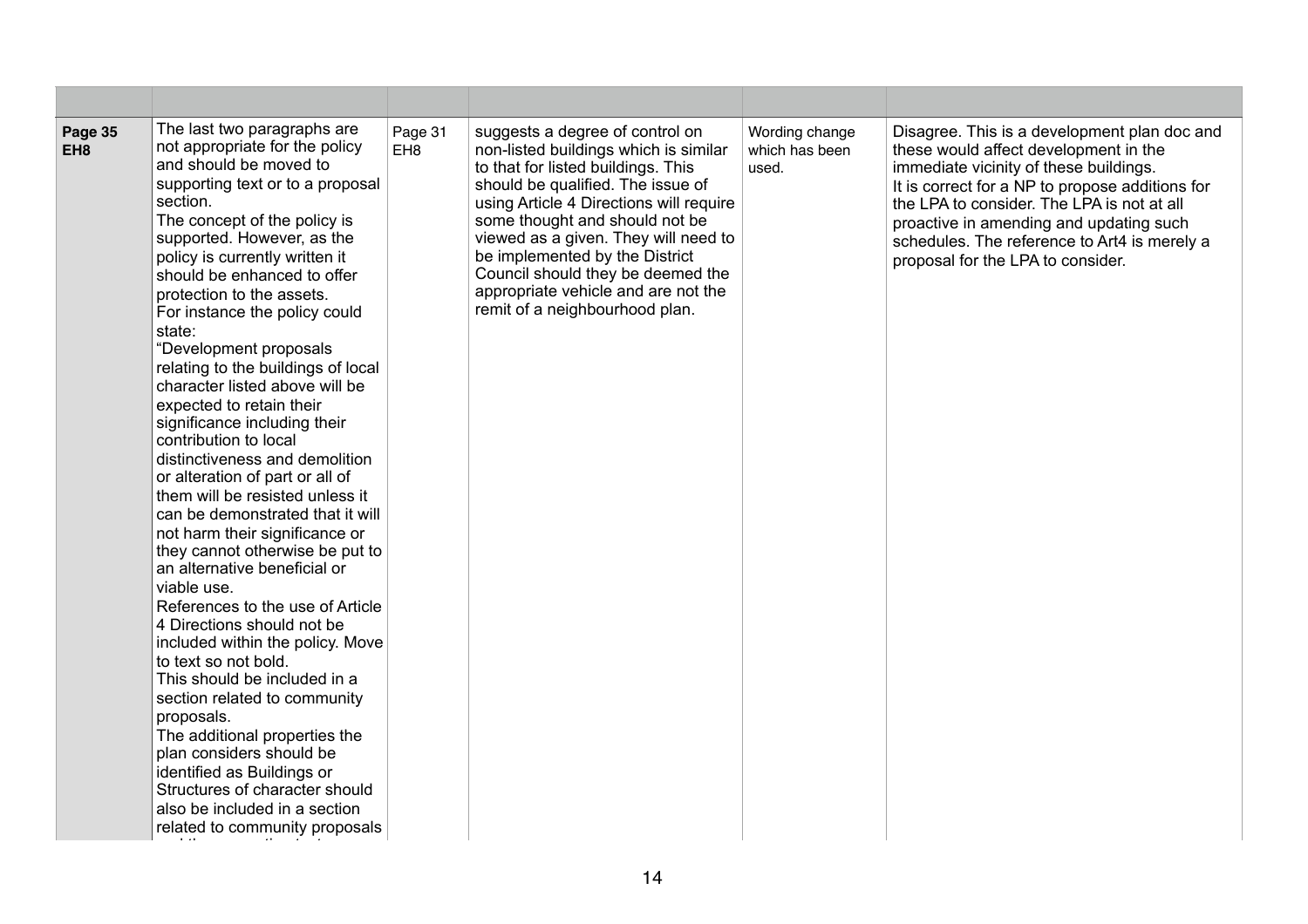| Page 36<br><b>Policy EH9</b> | Recommendations for new<br>conservation Areas/Areas of<br>special character should be<br>identified within a Community<br>proposals section (and the<br>supporting text), and not a<br>policy within the plan. This is<br>not a policy based issue. Again<br>the last two paragraphs of this<br>is not appropriate as policy<br>wording and particularly the<br>last seems to identify new<br>areas not known to be<br>identified before. Either the<br>last two paragraphs need to be<br>moved to the supporting text or<br>to a proposal section | Page 32<br>EH <sub>9</sub> | Minor amendment required to<br>ensure clarity: "The Parish<br>Council proposes  Hook Lane be<br>appraised by the LPA" | Suggested removal | Policy amended             |
|------------------------------|----------------------------------------------------------------------------------------------------------------------------------------------------------------------------------------------------------------------------------------------------------------------------------------------------------------------------------------------------------------------------------------------------------------------------------------------------------------------------------------------------------------------------------------------------|----------------------------|-----------------------------------------------------------------------------------------------------------------------|-------------------|----------------------------|
| Page 37<br><b>EH12</b>       | The protection of flint walling is<br>supported from a conservation<br>perspective. The policy wording<br>does not make reference to the<br>provision of new walling as<br>mentioned in paragraph<br>EH12.2                                                                                                                                                                                                                                                                                                                                        | N/A                        | N/A                                                                                                                   | N/A               | Good point. Add to policy. |
| Page 39<br>GA2.1             | No map D                                                                                                                                                                                                                                                                                                                                                                                                                                                                                                                                           |                            |                                                                                                                       |                   | Added                      |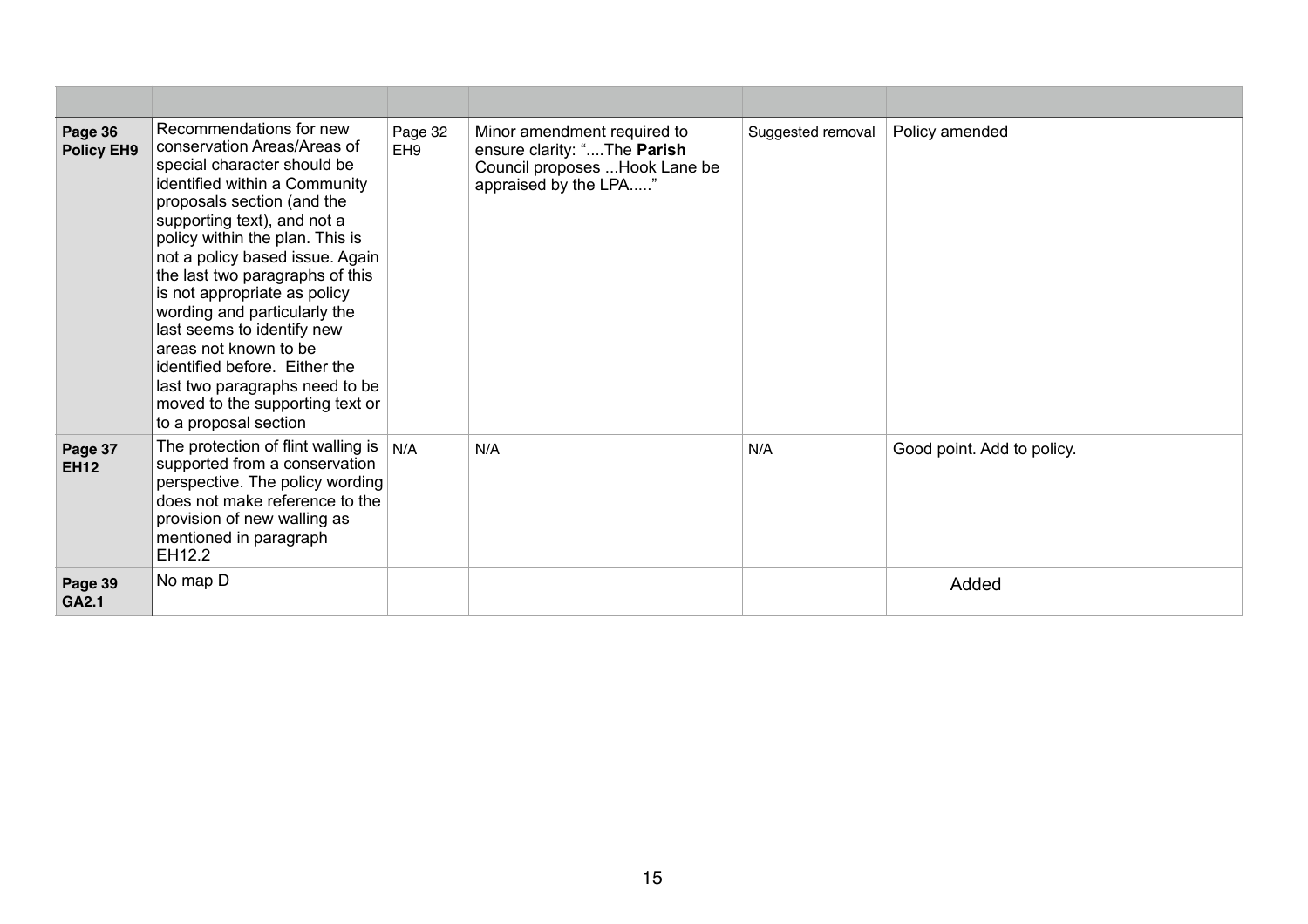| Page 40<br><b>Policy GA4</b> | This is not a policy and could<br>not be applied to the<br>determination of applications.<br>Further this is in clear<br>contradiction to at least one<br>strategic objective and policy of<br>the ALP 2011-2031. This<br>policy should be deleted.                                                                                                                                                                                                                                                                                                                              | Page 41<br>GA4 | This policy is not written akin to a<br>land use policy at the moment. Also<br>there is no definition as to what<br>"supported clearly by the<br>community" is $-$ does this imply a<br>percentage of votes? You may want<br>to relate this to the policies in the<br>emerging local plan. As currently<br>written this policy would be in<br>contradiction with the strategic<br>objectives and policy of the Arun<br>Local Plan 2011-203. | <b>Delete</b> | We cannot delete because community asked<br>for it. Policy amended |
|------------------------------|----------------------------------------------------------------------------------------------------------------------------------------------------------------------------------------------------------------------------------------------------------------------------------------------------------------------------------------------------------------------------------------------------------------------------------------------------------------------------------------------------------------------------------------------------------------------------------|----------------|---------------------------------------------------------------------------------------------------------------------------------------------------------------------------------------------------------------------------------------------------------------------------------------------------------------------------------------------------------------------------------------------------------------------------------------------|---------------|--------------------------------------------------------------------|
| Page 41<br>GA <sub>5</sub>   | A minor amendment is needed<br>to the first paragraph of this<br>policy for clarity. The second<br>paragraph is not policy but<br>more a proposal and needs to<br>be discussed with WSCC as<br>the Local Highway Authority. It<br>is recommended that the minor<br>amendment below be made for<br>clarity and that the second<br>paragraph is moved into a new<br>proposals section.<br>"Proposals for<br>development which<br>would enable or assist<br>with traffic calming and<br>reduction in traffic<br>congestion and plus<br>parking in the Parish<br>will be supported." | N/A            | N/A                                                                                                                                                                                                                                                                                                                                                                                                                                         | N/A           | Suggest leave it in the narrative.<br>"and/or" instead of "plus".  |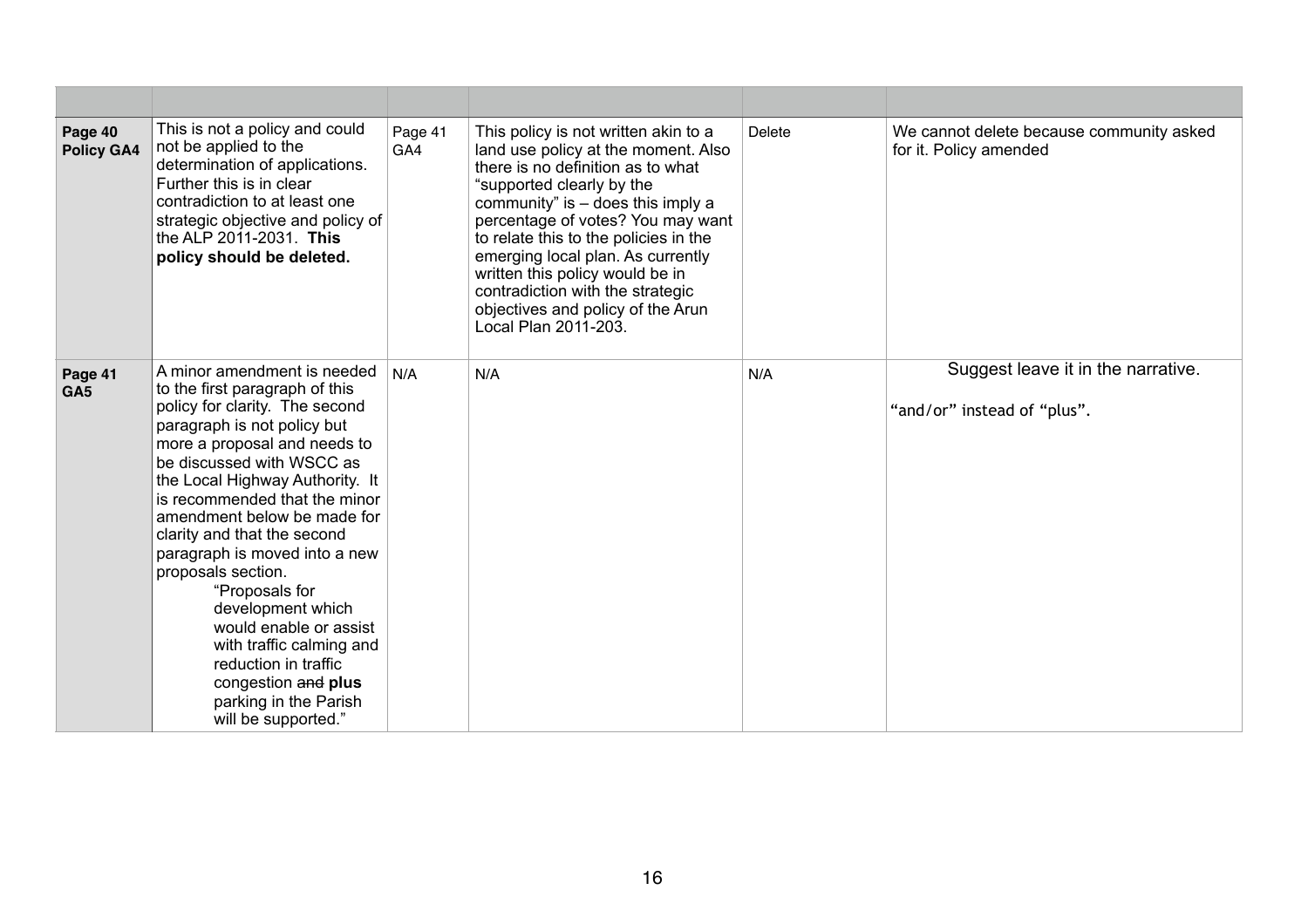| Page 41<br>GA5.3        | This should be moved to a<br>new proposals section as<br>supporting text for the second<br>part of the recommendation for<br>policy GA5. Suggest that it is<br>moved to new proposals<br>section as supporting text to<br>the proposal for designation of<br>quiet lanes by Local Highway<br>Authority                                                                                                                                                                                                                                                                                                                                                                                                                                                       | N/A | N/A | N/A | Agreed and amended |
|-------------------------|--------------------------------------------------------------------------------------------------------------------------------------------------------------------------------------------------------------------------------------------------------------------------------------------------------------------------------------------------------------------------------------------------------------------------------------------------------------------------------------------------------------------------------------------------------------------------------------------------------------------------------------------------------------------------------------------------------------------------------------------------------------|-----|-----|-----|--------------------|
| Page 42<br><b>EE1.2</b> | The reference to the policy<br>relating to Woodgate Crossing<br>is now inaccurate plus there is<br>no evidence to support this<br>position as outlined under the<br>comments given above on<br>para GA4.2 and 4.3<br>above.Suggested that the<br>following amendment is made:<br>"Passing trade is also<br>important as out of town<br>shopping makes it hard for<br>small local shops to compete.<br>Any proposal to close the level<br>crossing at Woodgate would<br>not be supported (see Policy<br>GA3) as OK at this point. Any<br>removal of through traffic<br>would be removed from<br>Westergate Street which<br>would be likely to have a<br>significant impact on the<br>shops, restaurant and Public<br>House which rely upon<br>passing trade." |     |     |     | Policy amended     |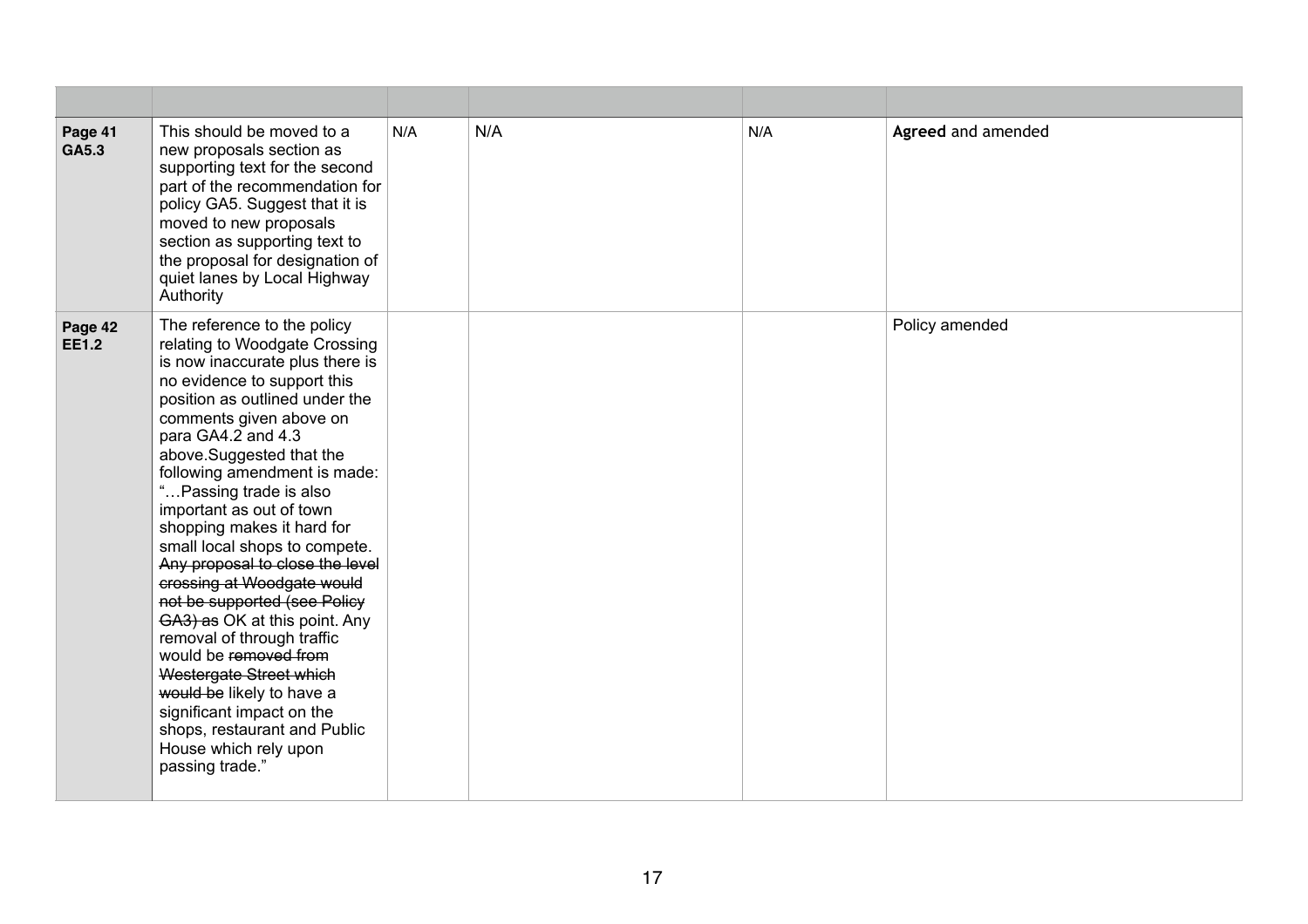| Page 42<br>EE <sub>2</sub> | This contrary to NPPF/PPG<br>support for economic<br>development. Any application<br>should be judged on merits -<br>e like scale, impact, benefits.<br>There is no evidence present<br>to support reasons in the<br>supporting text and could<br>prevent expansion of existing<br>business in the parish. It is<br>recommended that the policy<br>is deleted.                                                                                                        | Page 42<br>EE <sub>2</sub> | No comment                                                                                                        | No change to policy<br>except for moving<br>of the last sentence<br>to the section<br>relating to<br>assessment of<br>residential<br>development<br>proposals. | Supporting text added |
|----------------------------|-----------------------------------------------------------------------------------------------------------------------------------------------------------------------------------------------------------------------------------------------------------------------------------------------------------------------------------------------------------------------------------------------------------------------------------------------------------------------|----------------------------|-------------------------------------------------------------------------------------------------------------------|----------------------------------------------------------------------------------------------------------------------------------------------------------------|-----------------------|
| Page 46<br><b>EE10</b>     | This states that "Proposals for<br>the redevelopment or change<br>of use of land in Agricultural/<br>Horticultural/Horsicultural<br>employment use will not be<br>permitted." It would appear to<br>contradict Policy EH3 (page<br>32) which resists development<br>on land Graded 1, 2 and 3a<br>and would appear to allow<br>development on agricultural<br>land graded 4 or 5 (but<br>wouldn't if Policy EE10 then<br>kicks in). This policy should<br>be deleted. | Page 45<br><b>EE12</b>     | This policy conflicts with ADC<br>housing and employment policies<br>so this<br>needs to be re-worded or deleted. | N/A                                                                                                                                                            | <b>Deleted</b>        |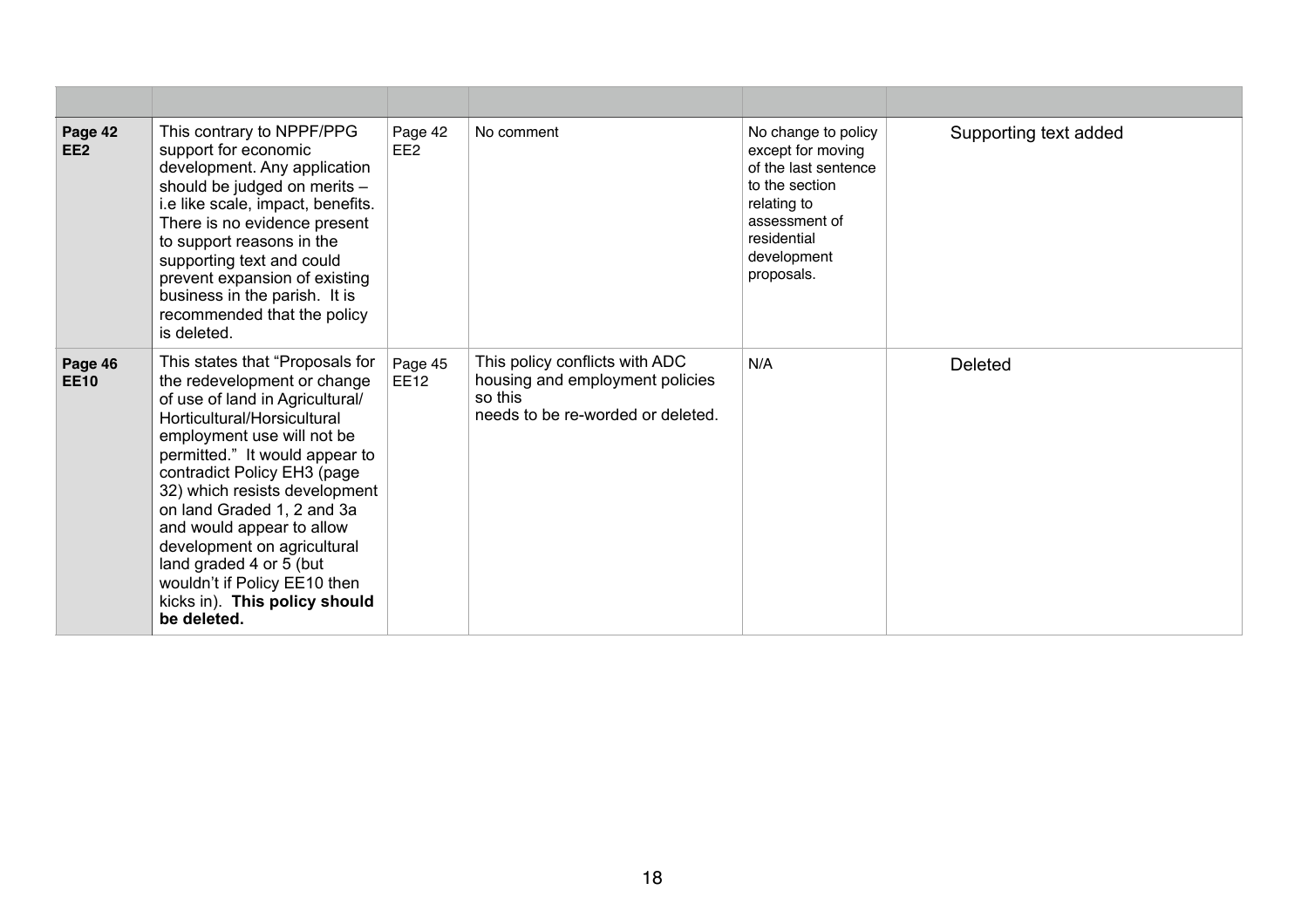| Page 49<br><b>LC6 Page</b><br>58-64<br><b>Schedule B</b> | The Council are still unable to<br>agree to the designation of<br>Site 12 as shown on the Local<br>Green Space Map as this<br>would be contrary to the<br>strategic site identified for BE<br>and therefore contrary to<br>paragraph 76 of the NPPF.<br>This should be deleted from<br>the list and the map<br>amended. | Page 47<br>LC6 | No. 12, east of Ivy Lane and south<br>of the sports centre, is within the<br>outlined strategic allocation for<br>Barnham, Eastergate, Westergate<br>in the emerging ALP 2011-2013. As<br>such, allocation of this site as LGS,<br>is contrary to paragraph 76 of the<br>NPPF, requiring them to be<br>"consistent with the local planning of<br>sustainable development and<br>complement investment in sufficient<br>homes, jobs and other essential<br>services."<br>Further, this paragraph also states<br>that they should be capable of<br>enduring beyond the plan period<br>and for the same reason, it would<br>fail against this requirement.<br>Though there are small areas and<br>numbers up to 17 marked on the<br>accompanying map, the list<br>contained in the Schedule only goes<br>to No. 13. | See report | Part of this land is not in the control of the LPA<br>as established at the Hearing, it is an allotment.<br>The Examiner was clear that it should be a<br>Local Green Space.<br>Examiner said in report the top half could be<br>LGS and the bottom half LOS ie areas<br>identified on map were OK. Allotments about<br>to be leased from ADC therefore do qualify as<br>LGS. At hearing into first LP, the map was<br>discussed. LP suspended therefore not now<br>contrary to strategic site. Agreed: To say<br>examiner said should be LOS, but feel historic<br>informal community use merits LGS, explain<br>this also fits with Visioning Statement for<br>strategic site of separation between<br>settlements and country park in this location,<br>therefore not contrary to Strategic site, which<br>is in any case (as pointed out earlier by ADC)<br>not a current development plan policy. |
|----------------------------------------------------------|-------------------------------------------------------------------------------------------------------------------------------------------------------------------------------------------------------------------------------------------------------------------------------------------------------------------------|----------------|------------------------------------------------------------------------------------------------------------------------------------------------------------------------------------------------------------------------------------------------------------------------------------------------------------------------------------------------------------------------------------------------------------------------------------------------------------------------------------------------------------------------------------------------------------------------------------------------------------------------------------------------------------------------------------------------------------------------------------------------------------------------------------------------------------------|------------|--------------------------------------------------------------------------------------------------------------------------------------------------------------------------------------------------------------------------------------------------------------------------------------------------------------------------------------------------------------------------------------------------------------------------------------------------------------------------------------------------------------------------------------------------------------------------------------------------------------------------------------------------------------------------------------------------------------------------------------------------------------------------------------------------------------------------------------------------------------------------------------------------------|
| Page 50<br><b>Policy LC9</b>                             | There is nothing to identify the $N/A$<br>land being referred to and as<br>this is the scheme approved at<br>appeal this cannot be<br>implemented. This policy<br>should be deleted.                                                                                                                                    |                | N/A                                                                                                                                                                                                                                                                                                                                                                                                                                                                                                                                                                                                                                                                                                                                                                                                              | N/A        | <b>Deleted</b>                                                                                                                                                                                                                                                                                                                                                                                                                                                                                                                                                                                                                                                                                                                                                                                                                                                                                         |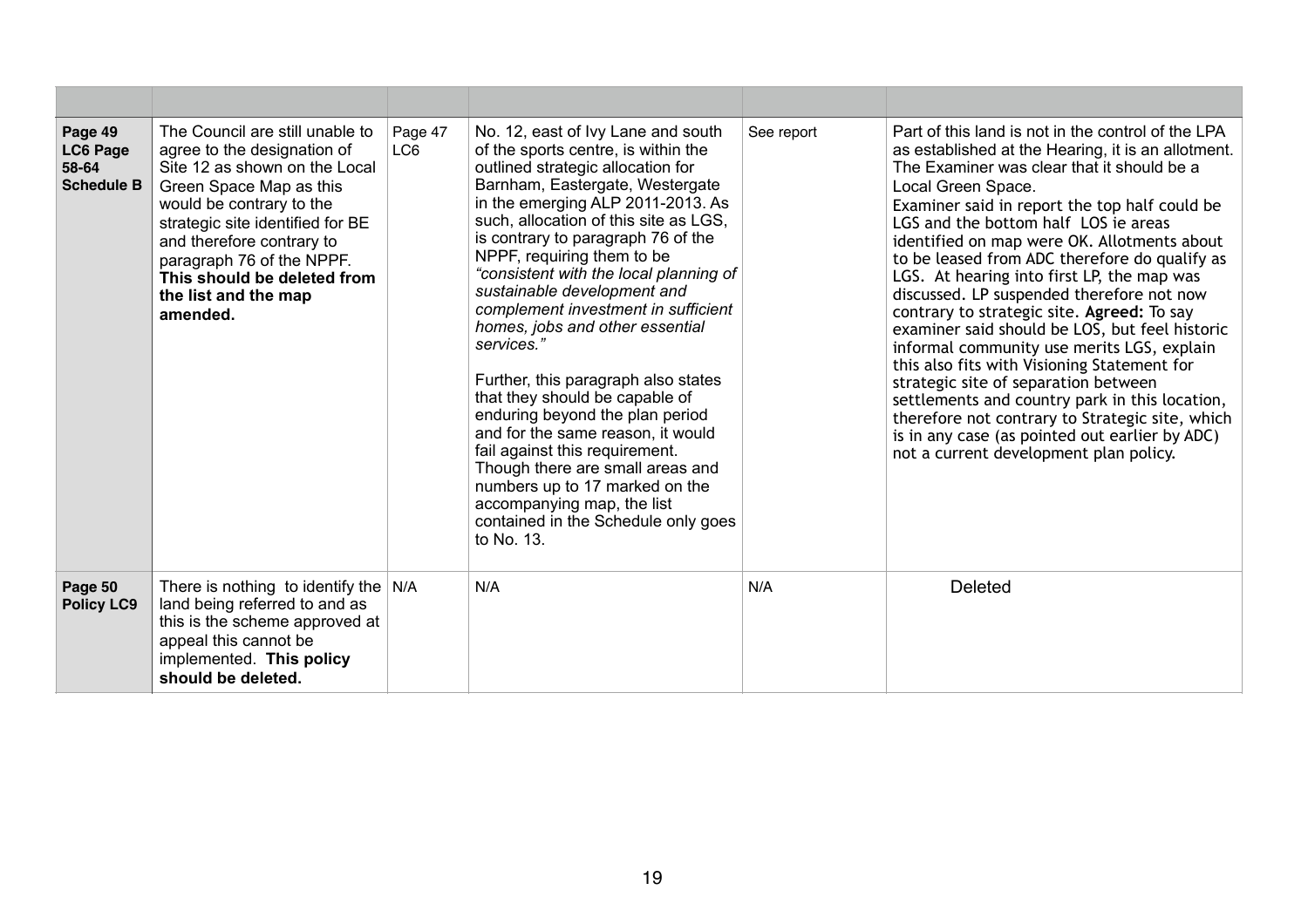| <b>Housing</b> | Suggest at end of 2.2.4 add<br>"Two sites were considered as<br>part of extensive public<br>consultation on the first draft<br>ANDP and a site allocated<br>which had local support and<br>allowed for future expansion at<br>future review of the ANDP.<br>However, this was rejected by<br>the Examiner. 349 houses<br>were allowed on Appeal during<br>the final stages of ANDP<br>preparation, which provide 11<br>times the parish allocation and<br>includes one of the two sites<br>identified. Therefore no further<br>site allocation is made in this<br>Plan. It is anticipated that<br>windfall sites within the<br>settlement boundary will<br>provide small additional<br>housing numbers. |  | Agree |
|----------------|---------------------------------------------------------------------------------------------------------------------------------------------------------------------------------------------------------------------------------------------------------------------------------------------------------------------------------------------------------------------------------------------------------------------------------------------------------------------------------------------------------------------------------------------------------------------------------------------------------------------------------------------------------------------------------------------------------|--|-------|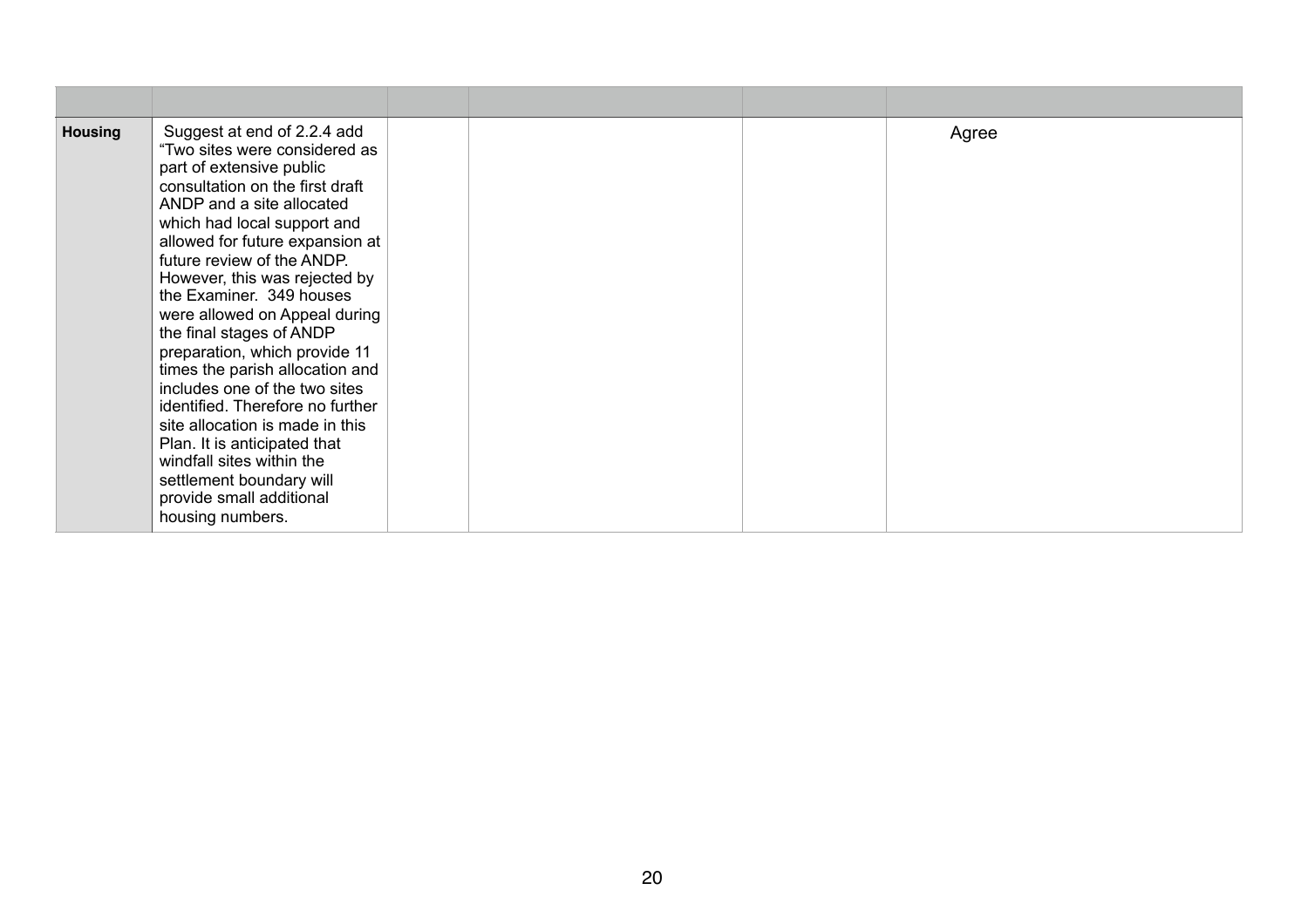| Page 40-41<br>GA4.2 4.3 | The Council cannot agree with the<br>majority of statements in these<br>paragraphs beyond "pre-judge the<br>outcome," for the following<br>reasons. The priority of the A29<br>realignment scheme to the wider<br>Coastal sub-region plus WSCC<br>has increased and Network Rail<br>have had a long standing<br>commitment to trying to close level<br>crossings. As the beginning of<br>GA4.3 goes on to state the<br>Neighbourhood Plan cannot set<br>the strategic considerations for the<br>wider area - of which this is one.<br>Finally the content of the final<br>paragraph is incorrect. Disagree -<br>it reduces access for the<br>numerous businesses in the south<br>of the parish. The whole reason for<br>the A29 realignment is to provide<br>greater access to Bognor Regis<br>and the enterprise sites, so this is<br>to promote and encourage<br>business, which is totally in line<br>with the NPPF and the point<br>identified. Further it is expected<br>that access to the shops etc would<br>be retained - this is merely an<br>aspiration at present, there are no<br>plans for a road bridge at this<br>point.<br>If this is to be retained it is<br>recommended that these<br>paragraphs be amended as<br>follows:<br>"If the proposed A29 realignment<br>is completed it does not follow that<br>the Woodgate Crossing would be<br>closed. A separate statutory<br>process would be required.<br>Closure of the crossing is a lower |  | Policy strengthened |
|-------------------------|----------------------------------------------------------------------------------------------------------------------------------------------------------------------------------------------------------------------------------------------------------------------------------------------------------------------------------------------------------------------------------------------------------------------------------------------------------------------------------------------------------------------------------------------------------------------------------------------------------------------------------------------------------------------------------------------------------------------------------------------------------------------------------------------------------------------------------------------------------------------------------------------------------------------------------------------------------------------------------------------------------------------------------------------------------------------------------------------------------------------------------------------------------------------------------------------------------------------------------------------------------------------------------------------------------------------------------------------------------------------------------------------------------------------------------------------------------------|--|---------------------|